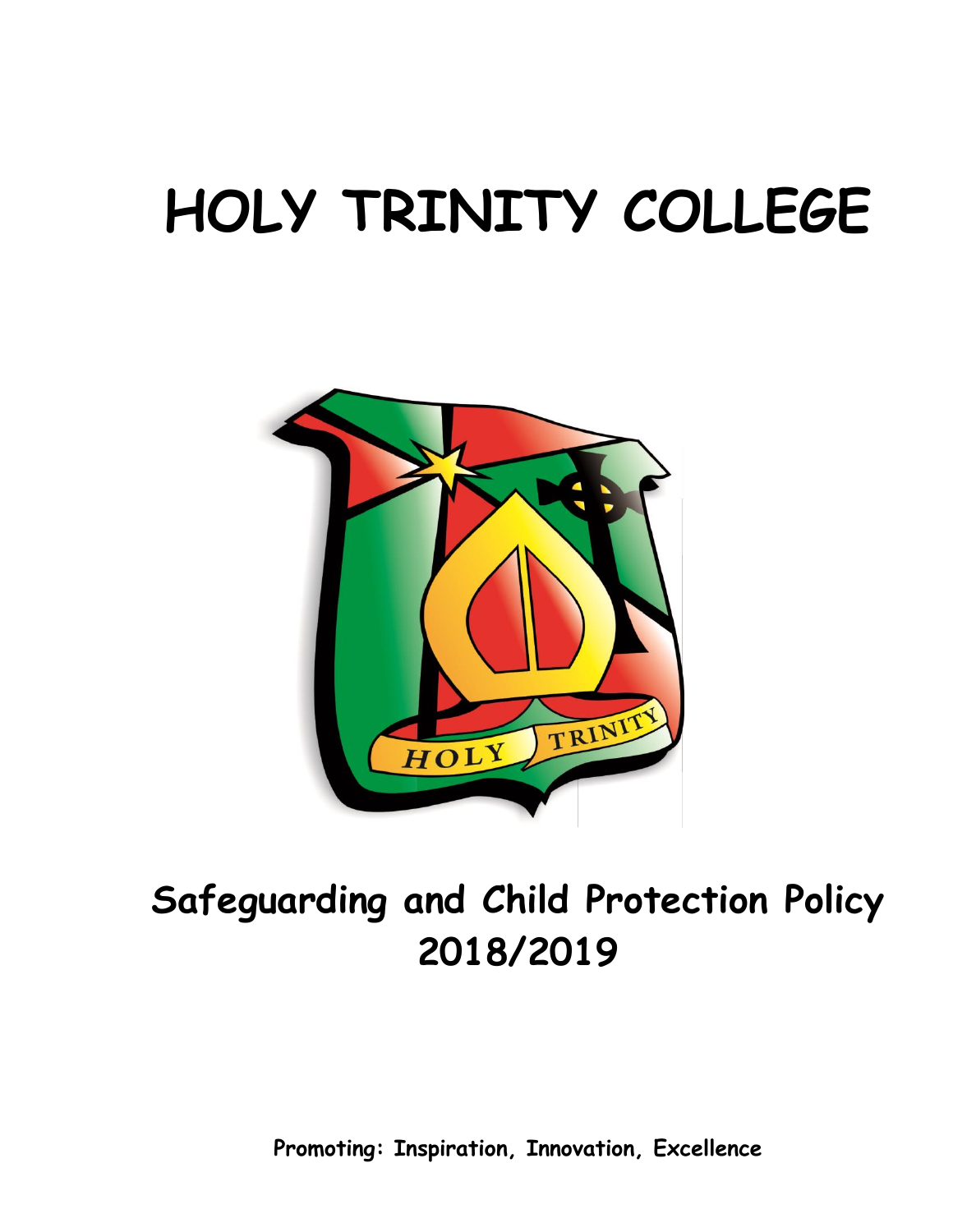### **CHILD PROTECTION POLICY**

Safeguarding promotes the welfare of the child and young person. It prevents harm occurring through early identification or risk and appropriate, timely intervention and it protects children and young people from harm when this is required. The welfare of children and young people in our care must be promoted and they must be given every opportunity to develop to their full potential, free from harm through abuse, exploitation and neglect. *[Co-operating to Safeguard children and young people in NI 2017]*

This Safeguarding and Child Protection policy is based on guidelines and advice outlined in a recent Department of Education Circular 2017/04: "Safeguarding and Child Protection – A Guide for Schools" issued in May 2017. This supersedes the Circular 1999/10 "Pastoral Care in Schools: Child Protection" and Northern Area Child Protection Committee, Interagency Child Protection Procedures, issued autumn 1997.

There is increasing concern about child abuse and it is essential to have effective arrangements so that everyone who is in a position to help protect abused children, or children at risk of abuse, is enabled to do so effectively, whatever his/her relationship to the children concerned.

Co-operation between the agencies concerned with the protection of children is vitally important.

We in Holy Trinity College have a primary responsibility for the care, welfare and safety of the pupils in our charge, and we will carry out this duty through our pastoral policy, which aims to provide a caring, supportive and safe environment, valuing individuals for their unique talents and abilities, in which all our young people can learn and develop to their full potential.

One way in which we seek to protect our pupils is by helping them learn about the risks of possible abuse, helping them to recognise unwelcome behaviour in others and acquire the confidence and skills they need to keep themselves safe.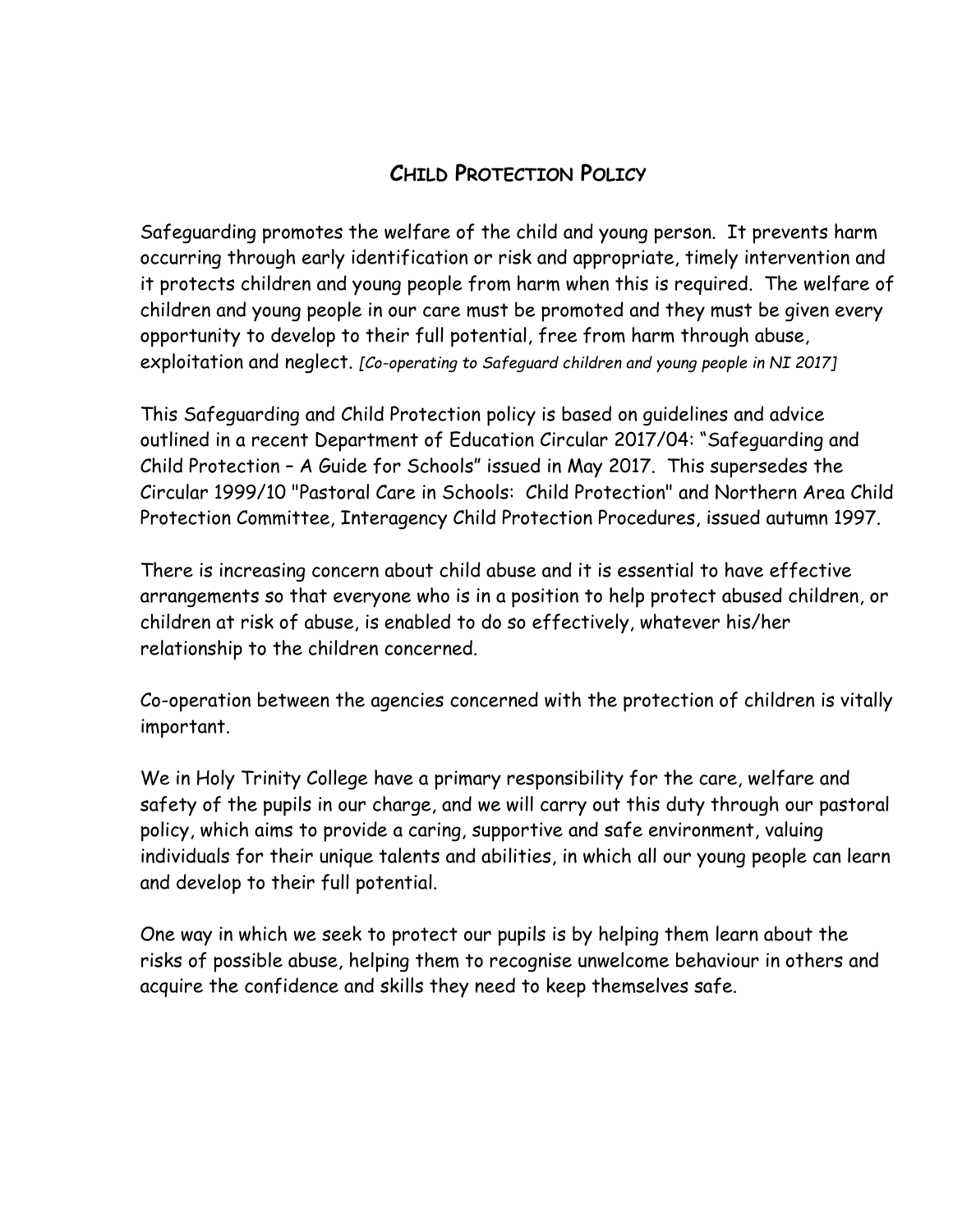All our staff have been subject to appropriate background checks. The staff of our school has also adopted a Code of Practice for our behaviour towards pupils. This code is attached to this policy statement.

The purpose of the following procedures on Child Protection is to protect our pupils by ensuring that everyone who works in our school - teachers, non-teaching staff - has clear guidance on the action which is required where abuse or neglect of a child is suspected. The overriding concern of all caring adults must be the care, welfare and safety of the child, and the welfare of each child is our paramount consideration. The problem of child abuse will not be ignored by anyone who works in our school, and we know that some forms of child abuse are also a criminal offence.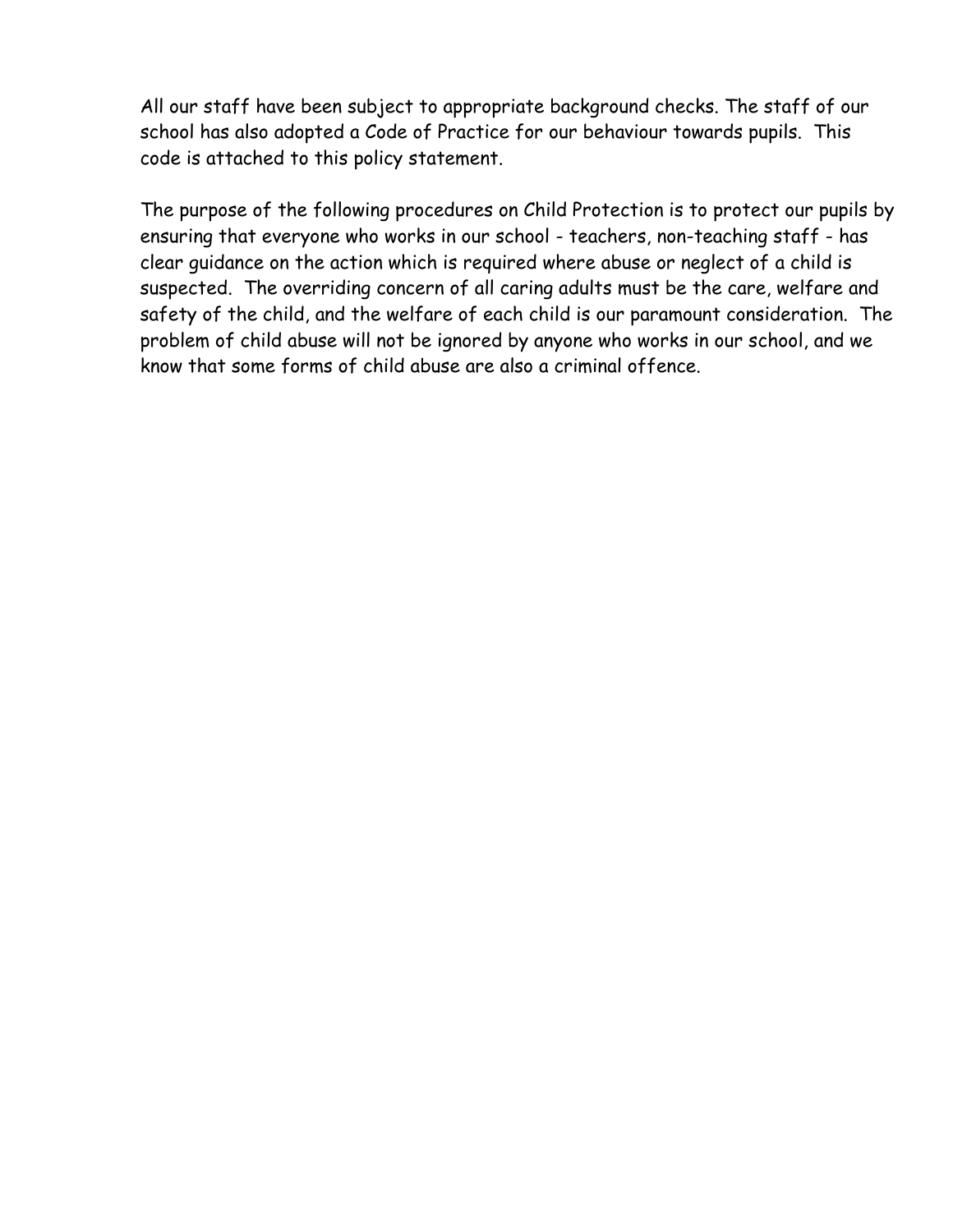# **The Safeguarding Team at Holy Trinity College**



**Mrs M Quinn Mrs I Russell Designated Teacher Principal Principal Principal Principal Principal Principal Principal Principal Principal Principal Principal Principal Principal Principal Principal Principal Principal Principal Principal Principal Pr** 





**Mr A Nugent Community Community Community Community Community Community Community Community Community Community** 



**Board of Governors Board of Governors**

#### **Deputy Designated Teachers**







**Miss L McAlinden Mrs M Tracey Mrs C Skelton-McKenna**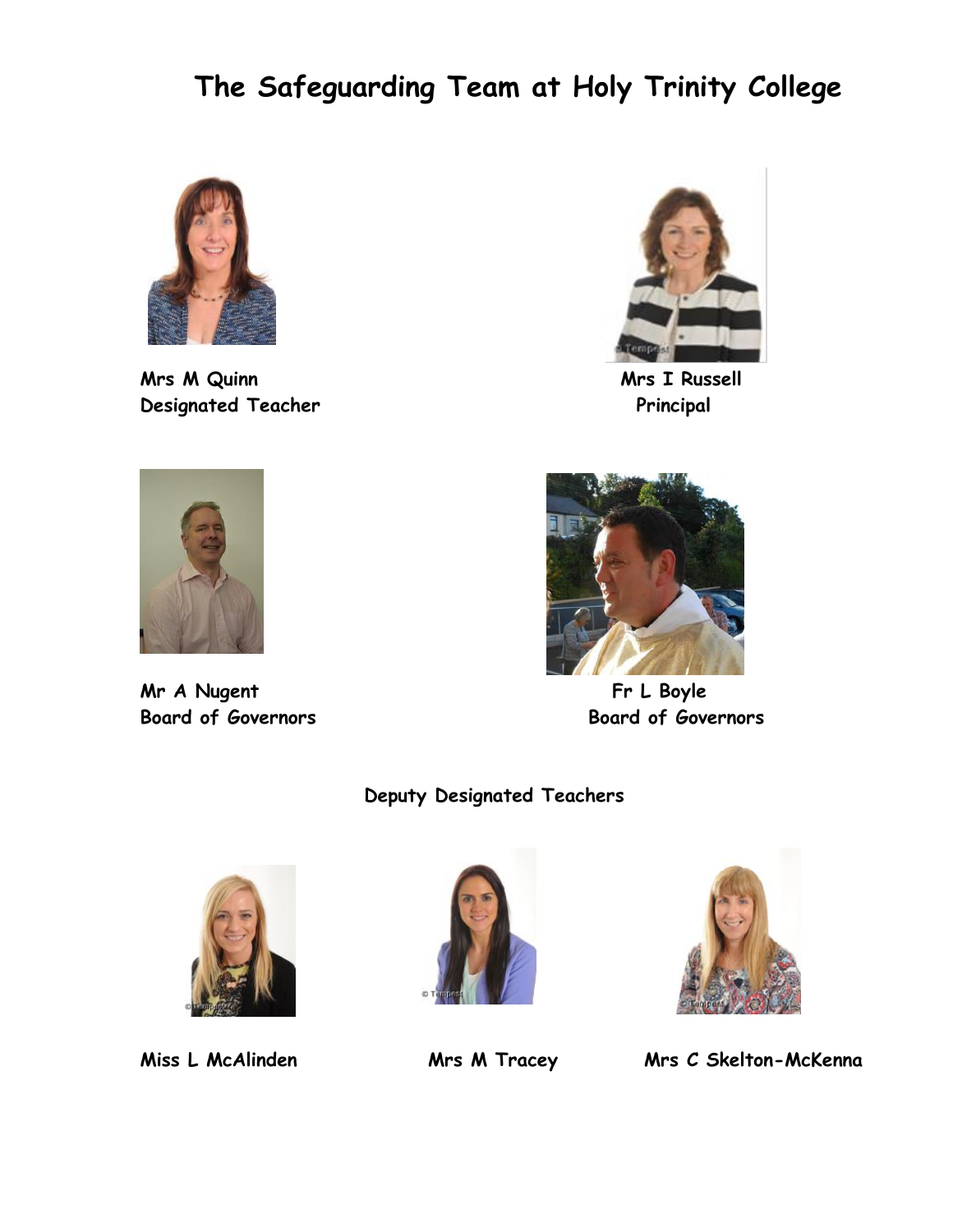#### **ROLES AND RESPONSIBILITIES**

#### **Designated Teacher**

- Induction and training of all school staff, including support staff
- Discussing safeguarding or child protection concerns with members of staff
- Keeping records of all child protection concerns
- Being aware of early intervention supports and other local services
- Making referrals to Social Services UNOCINI or PSNI where appropriate
- Liaise with EA Designated officers for child protection
- Keep the Principal informed
- Lead responsibility for the development of the school's child protection policy
- Promoting safeguarding and child protection ethos in the school
- Compile written reports to the Board of Governors regarding child protection.

Deputy designated teachers will work co-operatively with the designated teacher in fulfilling her responsibilities. She will develop sufficient knowledge and experience to undertake the duties of the designated teacher when required.

#### **School Principal**

The Principal will assist the Board of Governors to fulfil its safeguarding and child protection duties, keeping them informed of any changes to guidance, procedure or legislation relating to safeguarding and child protection, ensuring any circulars and guidance from DE is shared promptly and termly inclusion of child protection activities on the Board of Governors meeting agenda. The Principal also takes the led in managing child protection concerns relating to staff.

#### **The Chair of Board of Governors**

The Chairperson plays a pivotal role in creating and maintaining the safeguarding ethos within the school environment. The Chairperson is responsible for ensuring child protection records are kept and for signing and dating the Record of Child Abuse Complaints annually, even if there are no entries.

#### **Designated Governor for Child Protection**

This governor will advise on the following:-

- The role of the designated teacher(s)
- The content of child protection policies
- The content of a code of conduct for adults within the school
- The content of termly updates and full Annual Designated Teacher's Report
- Recruitment, selection, vetting and induction of staff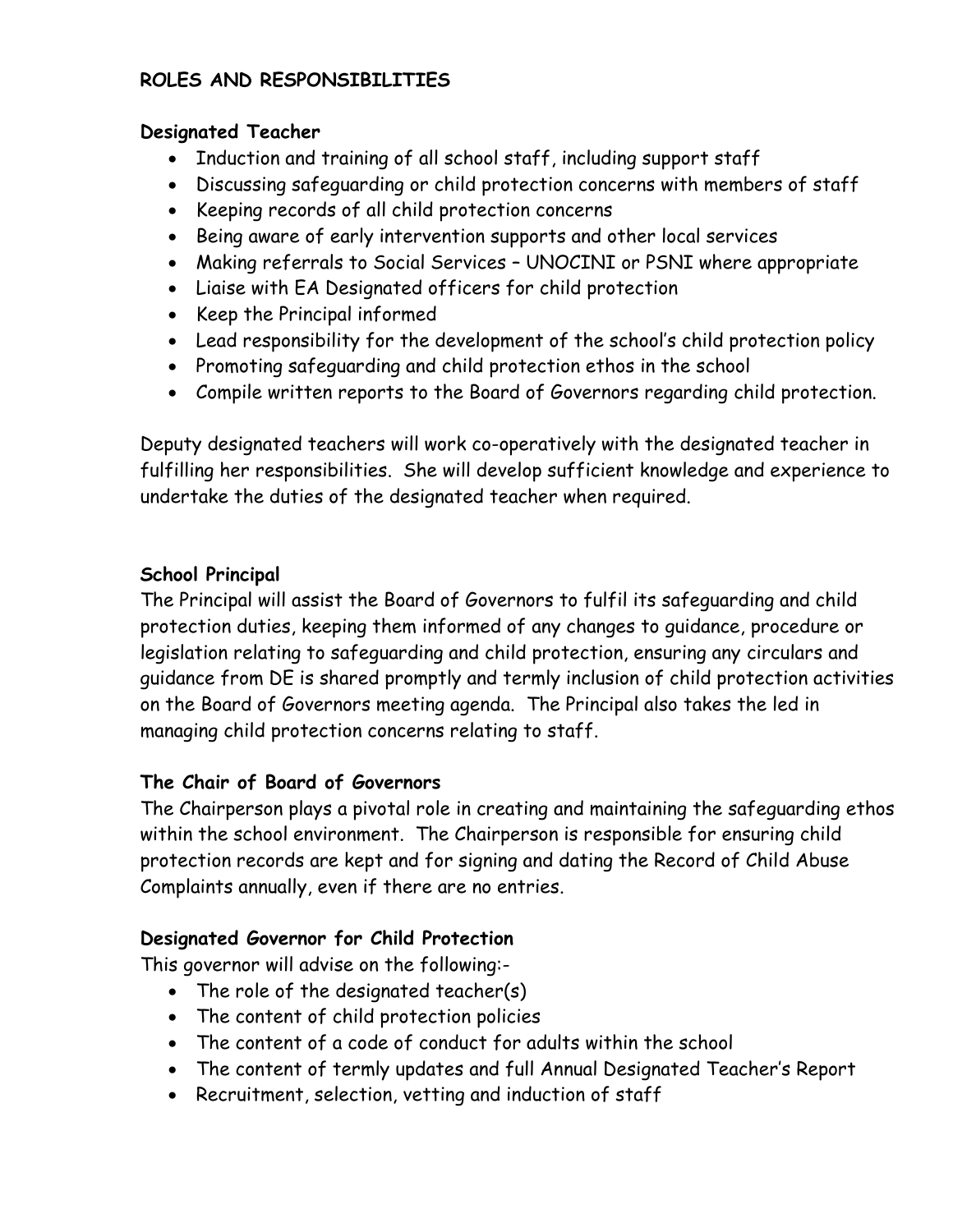#### **RECRUITMENT, VETTING AND INDUCTION OF STAFF AND VOLUNTEERS**

Holy Trinity College complies with key legislation and DE circulars regarding the recruitment, vetting and induction of staff and volunteers.

The Safeguarding Vulnerable Groups (NI) Order 2007 DE Circular 2013/01 'Disclosure and Barring Arrangements: Vetting Requirements for Paid Staff working in or Providing a Service in Schools' DE Circular 2012/19 'Disclosure and Barring Arrangements: Changes to Pre-Employment Vetting Checks for Volunteers Working in Schools from 10 September 2012'

Access NI Clearance and Volunteers working in the school

#### **DEFINITION OF CHILD ABUSE**

The term child abuse includes physical injury, neglect (including emotional neglect), continued ill-treatment and sexual abuse.

**NEGLECT:** this is the failure to provide for a child's basic needs, whether it be adequate food, clothing, hygiene, supervision or shelter that is likely to result in the serious impairment of a child's health or development. Children who are neglected often also suffer from other types of abuse.

**Cumulative Indicators of Neglect**: *Physical, Medical, Emotional, Educational, Nutritional and Lack of supervision/guidance*

**PHYSICAL ABUSE:** is deliberately physically hurting a child. It might take a variety of different form, including hitting, biting, pinching, shaking, throwing, poisoning, burning or scalding, drowning or suffocating a child.

**SEXUAL ABUSE:** occurs when others use and exploit children sexually for their own gratification or gain or the gratification of others. Sexual abuse may involve physical contact, including assault by penetration (for example, rape, oral sex) or nonpenetrative acts such as masturbation, kissing, rubbing and touching outside clothing. It may include non-contact activities, such as involving children in the production of sexual images, forcing children to look at sexual images or watch sexual activities, encouraging children to behave in sexually inappropriate ways or grooming a child in preparation for abuse (including via e-technology). Sexual abuse is not solely perpetrated by adult males. Women can commit acts of sexual abuse, as can other children.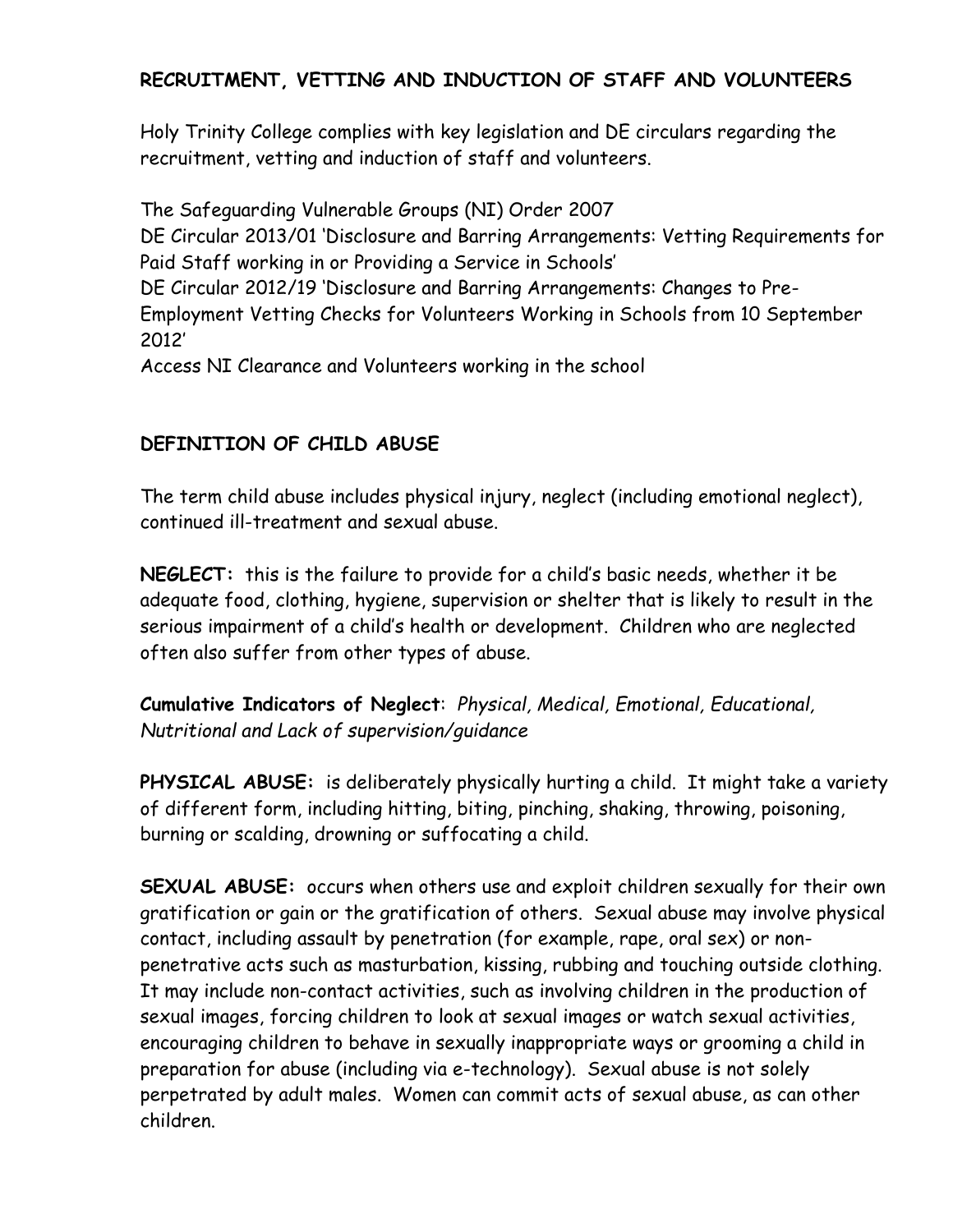*Child Sexual Exploitation (CSE) is a form of sexual abuse where children are sexually exploited for money, power or status. It can involve violent, humiliating and degrading sexual assaults. In some cases young people are persuaded or forced into exchanging sexual activity for money, drugs, gifts, affection or status. CSE can be very difficult to identify and a young person may not see themselves as a victim. However, it is a school's responsibility to protect all children and young people from abuse. If you suspect a child/young person of CSE then follow the appropriate reporting guidelines in this policy.*

**EMOTIONAL ABUSE:** is the persistent emotional maltreatment of a child. It is also sometimes called psychological abuse and it can have severe and persistent adverse effects on a child's emotional development.

Emotional abuse may involve deliberately telling a child that they are worthless, or unloved and inadequate. It may include not giving a child opportunities to express their views, deliberately silencing them, or 'making fun' of what they saw or how they communicate. Emotional abuse may involve bullying – including online bullying through social networks, online games or mobile phones – by a child's peers.

**BULLYING**: Bullying is a highly distressing and damaging form of abuse and is not tolerated in our school. Bullying can take many forms: isolation, name calling, physical assault etc..and more recently with the wide use of new technology 'cyber-bullying' can occur through mediums such as: Facebook, twitter, e-mails, texts etc… All staff are vigilant at all times to the possibility of bullying occurring, and will take immediate steps to stop it happening, to protect and reassure the victim and to discipline the bully. Parents of both victim and bully will be personally contacted immediately bullying behaviour is identified. (See E-safety & Acceptable Use of the Internet Policy and Bullying Information Leaflet for Parents).

**EXPLOITATION**: is the intentional ill-treatment, manipulation or abuse of power and control over a child or young person; to take selfish or unfair advantage of a child or young person or situation, for personal gain. It may manifest itself in many forms such as child labour, slavery, servitude, engagement in criminal activity, begging, benefit or other financial fraud or child trafficking. It extends to the recruitment, transportation, transfer, harbouring or receipt of children for the purpose of exploitation. Exploitation can be sexual in nature*.* 

*[definitions from Co-operating to Safeguard Children and young people in NI 2016]*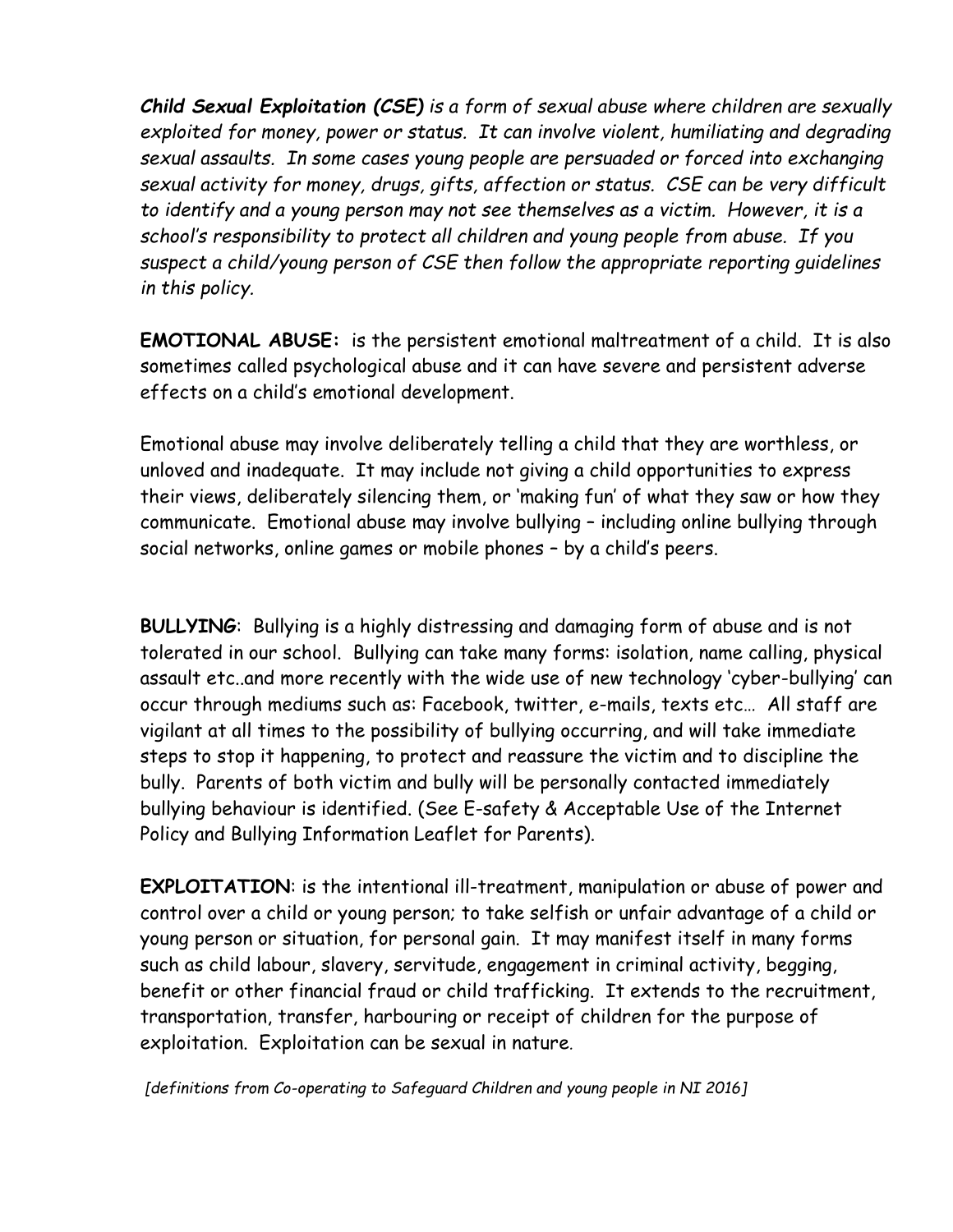**GROOMING:** involves perpetrators gaining the trust of the child or young person or, in some cases, the trust of the family, friends or community, and/or making an emotional connection with the victim in order to facilitate abuse before the abuse begins. This may involve providing money, gifts, drugs and/or alcohol or more basic needs such as food, accommodation or clothing to develop a child's/young person's loyalty to and dependence upon the person(s) doing the grooming. Grooming is often associated with Child Sexual Exploitation (CSE).

Adults may misuse online settings eg. chat rooms, social and gaming environments and other forms of digital communications, to try and establish contact with children and young people or to share information with other perpetrators, which creates a particular problem because this can occur in real time and there is no permanent record of the interaction or discussion held or information shared.

**GRAVE CONCERN:** while strictly speaking not a form of abuse but a category of registration of abuse, this term covers children whose situations do not currently fit any of the four categories above but where social and medical assessments indicate that they are at significant risk of above. These could include situations where another child in the household has been harmed or the household contains a known abuser.

#### **DOMESTIC VIOLENCE**

Holy Trinity College works closely with Womens' Aid who provide support for children and their families in the Cookstown area.

*Domestic Violence and Abuse: 'threatening, controlling, coercive behaviour, violence or abuse (psychological, virtual, physical, verbal, sexual, financial or emotional) inflicted on anyone (irrespective of age, ethnicity, religion, gender, gender identity, sexual orientation or any form of disability) by a current or former intimate partner or family member'. [Stopping domestic and sexual violence and abuse in NI – A 7 year strategy 2016]*

*Sexual Violence and Abuse: 'any behaviour (physical, psychological, verbal, virtual/online) perceived to be of a sexual nature which is controlling, coercive, exploitative, harmful, or unwanted that is inflicted on anyone (irrespective of age, ethnicity, religion, gender, gender identity, sexual orientation or any form of disability)'.*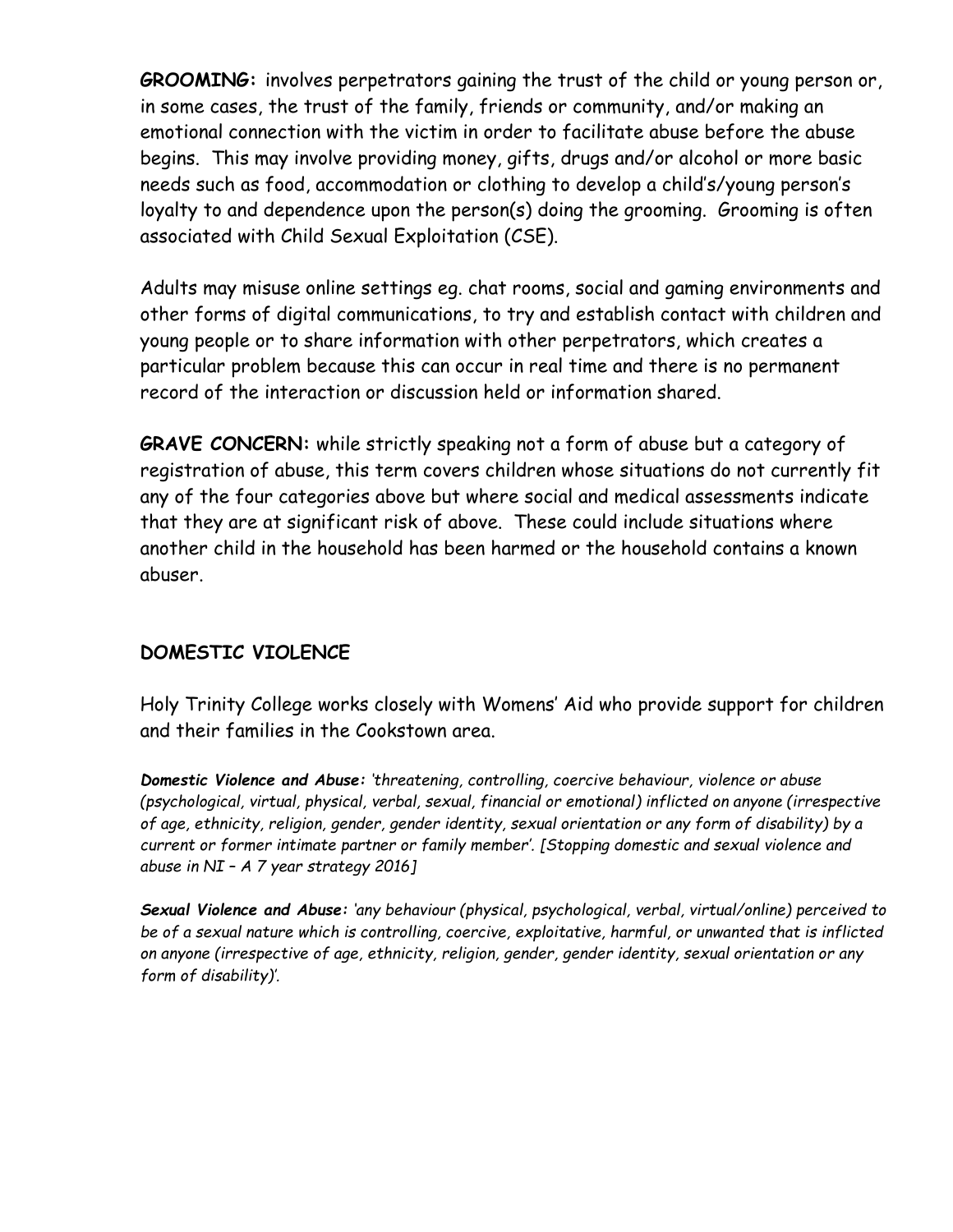#### **Signs of Domestic Violence**

- Destructive criticism and verbal abuse shouting, mocking, name calling, verbally threatening;
- Pressure tactics sulking, threatening to withhold money, disconnecting telephone, commit suicide, take the children away, report person to welfare agencies, lying to the person's friend;
- Disrespect persistently putting the person down in front of others, not listening or responding, refusing to help with childcare or housework;
- Breaking trust lying, withholding information from the other person, being jealous, having no other relationships, breaking promises;
- Isolation monitoring or blocking telephone calls, telling the person where they can and cannot go, preventing them from seeing friends and family;
- Harassment following and checking upon the other person, opening mail, repeatedly checking to see who has telephoned, embarrassing the person in public;
- Threats making angry gestures, using physical size to intimidate, shouting at the person, destroying their possessions, breaking things, wielding a knife or gun, threatening to harm or kill the person or children;
- Sexual violence using force, threats, having sex with the person when they don't want to have sex, degrading treatment;
- Physical violence punching, slapping, hitting, biting, kicking, pulling hair, pushing, shoving, strangling;
- Denial saying the abuse doesn't happen, saying the other person caused the abusive behaviour, being publicly gentle and patient, crying and begging for forgiveness, saying it will never happen again.

#### **SEXUAL ABUSE – GROOMING**

#### **Signs and Symptoms**

The signs of grooming are not always obvious. Groomers will also go to great lengths not to be identified.

Children may:

- Be very secretive, including about what they are doing on-line
- Have older boyfriends/girlfriends
- Go to unusual places to meet friends
- Have new things such as clothes, mobile phones and they can't or won't explain where they obtained them
- Have access to drugs and alcohol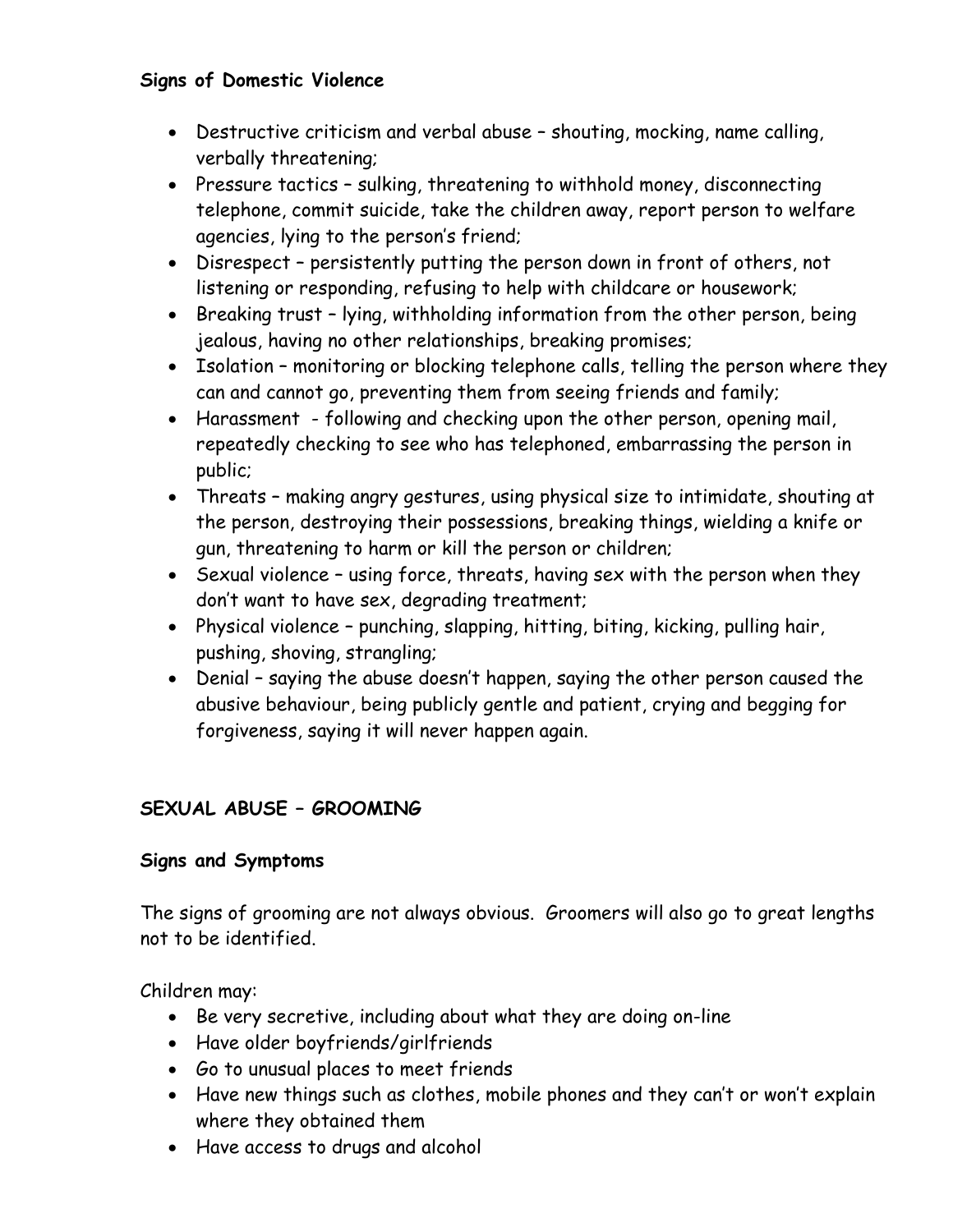In older children, signs of grooming can easily be mistaken for 'normal' teenage behaviour, but you may notice unexplained changes in behaviour or personality, or inappropriate sexual behaviour for their age. *The Sexual Offences (NI) Order 2008*

#### **SELF-HARM**

*'it is most helpful to consider self-harm as a continuum, ranging from behaviour which has a strong suicidal intent (for example, some kinds of overdose) to behaviour which is intended to help the person stay alive (such as cutting)' John Coleman 2004*

Levels of self-harm are one indicator of the mental health and well-being of young people in our society today.

Self-harm describes a wide range of behaviours and is a symptom rather than the core problem. It masks underlying emotional and psychological trauma. In a number of cases self-harm goes undetected for quite some time. Self-harm can involve:-

- Cutting  $*$  hair pulling
- 

• Burning with cigarettes \* ingesting toxic substances or objects

- Scalding \* head banging
- Banging or scratching one's own body
- Breaking bones \* self-mutilation

Young people who self-harm mainly do so because they have no other way of coping with problems and emotional distress. This can be for a range of reasons: bullying, breakdown in the family, abuse, excessively high expectations. Self-harm is not a good way of dealing with such problems. It provides only temporary relief and does not deal with the underlying issues.

*[please refer to self-harm information leaflets for Parents and Pupils which all staff received and on our website. DT/DDT/Principal and PSO have copies of Pupil and Parent Information Packs, created with support from CAMHS]*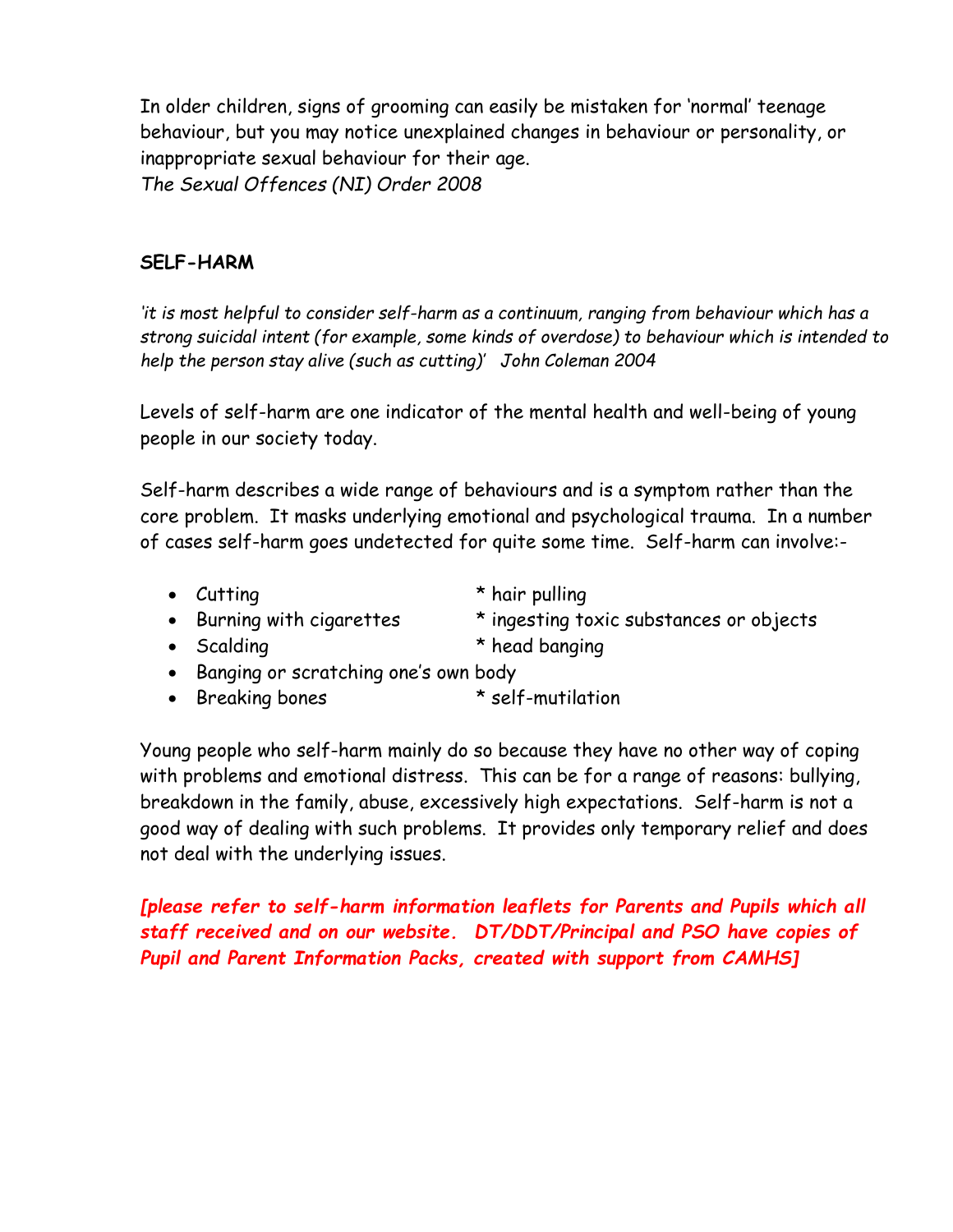#### **FEMALE GENITAL MUTILATION**

Female Genital Mutilation (FGM) is a form of child abuse and violence against women and girls. It comprises all procedures that involve partial or total removal of the external female genitalia, or other injury to the female genital organs for non-medical reasons. The procedure is also referred to a 'cutting', 'female circumcision' and 'initiation'. The practice is medically unnecessary, extremely painful and has serious health consequences. FGM is a form of child abuse and as such, teachers have a statutory duty to report cases, including suspicion, to the PSNI immediately. *Female Genital Mutilation Act 2003 Serious Crime Act 2015 Criminal Law Act (NI) 1967 – Section 5*

#### **FORCED MARRIAGE**

A forced marriage is a marriage conducted without the valid consent of one or both parties and where duress is a factor. Forced marriage is a criminal offence in NI and if a teacher has knowledge or suspicion of a forced marriage in relation to a child or young person, they should contact the PSNI immediately. *Forced Marriage (Civil Protection) Act 2007*

#### **GENDER IDENTITY ISSUES/SEXUAL ORIENTATION**

Holy Trinity College strives to provide a happy environment where all young people in our care feel safe and secure. All pupils have the right to learn in a safe and secure environment, to be treated with respect and dignity and not to be treated any less favourably due to their actual or perceived sexual orientation. *Equality Act (Sexual Orientation) Regulations (NI) 2003 and 2006 Sex Discrimination (NI) Order 1976 (amended in 2011/12) European Convention of Human Rights*

#### **CHILD SEXUAL EXPLOITATION**

CSE is a form of sexual abuse where children are sexually exploited for money, power or status. Consent cannot be given, even where a child may believe they are voluntarily engaging in sexual activity with the person who is exploiting them.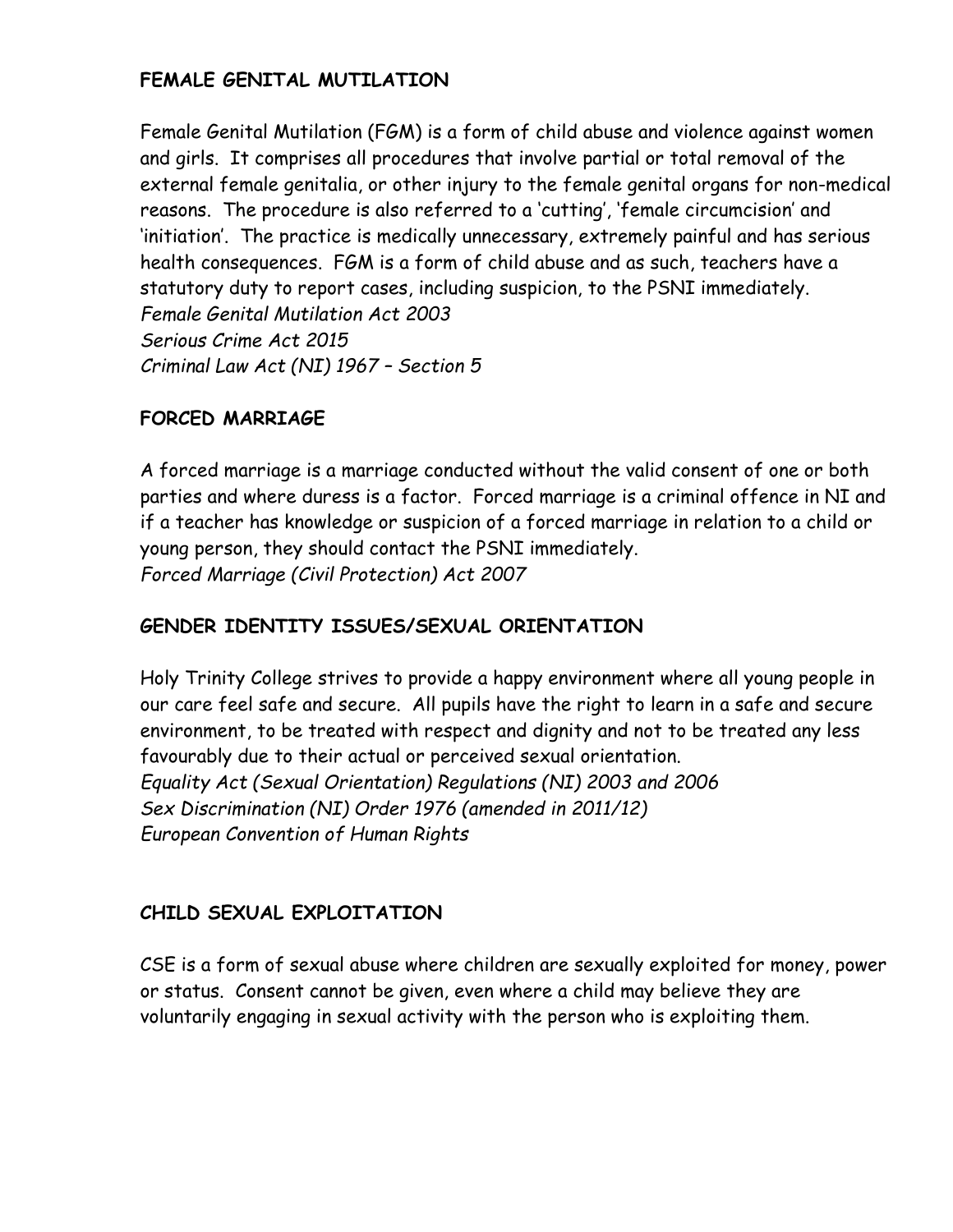Staff should be alert to the likelihood of CSE and protect children and young people accordingly. If a member of staff suspects that CSE is occurring, they are asked to follow the procedures for reporting abuse in this policy, including reporting to the appropriate agencies.

#### **CHILDREN WHO DISPLAY HARMFUL SEXUALISED BEHAVIOUR**

Harmful sexualised behaviour is any behaviour of a sexual nature that takes place when there is no informed consent by the victim and/or the perpetrator uses threat to coerce, threaten or intimidate the victim. This type of behaviour can include: using inappropriate sexually explicit words, inappropriate touching, sexual violence or threats. Sexually harmful behaviour is primarily a child protection concern and will always require intervention. Some issues may be addressed in the Positive Behaviour of Learning Policy but the DT/DDT will seek further support from CPSSS.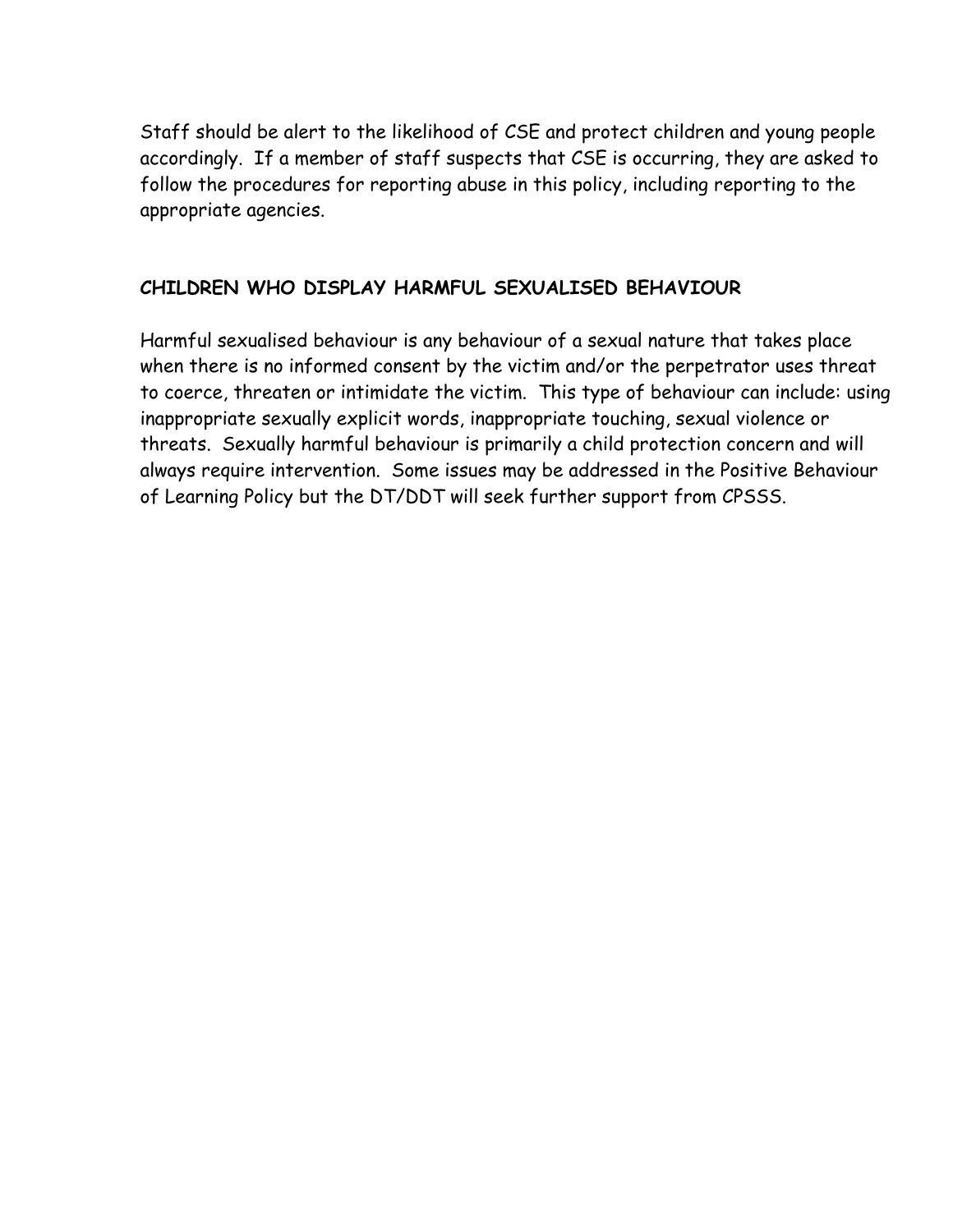#### **PROCEDURES FOR REPORTING SUSPECTED (OR DISCLOSED) CHILD ABUSE**

If a child makes a disclosure to a teacher or other member of staff which gives rise to concerns about possible abuse, or if a member of staff has concerns about a child, the member of staff must act promptly. He/she should not carry out any investigation or examination of the child but should immediately make their concerns known to **Mrs Quinn** (designated teacher for Child Protection); discuss the matter and make full notes. In the absence of **Mrs Quinn**, the Deputy Designated Teachers, **Mrs M Tracey, Mrs C Skelton-McKenna or Miss L McAlinden** should be informed.

Any teacher who suspects that a child has been (or is at risk of being) physically, emotionally or sexually abused or neglected will take the following action:

- 1 Record the reason for suspicion/actual works of disclosure.
- 2 The teacher will immediately refer the matter to the designated teacher for Child Protection - **Mrs Quinn** or in her absence, the deputy designated teachers, **Mrs M Tracey, Mrs C Skelton-McKenna or Miss L McAlinden**. Discuss the matter with the designated teacher who will make full notes.
- 3 The designated teacher will meet with the Principal to plan a course of action and ensure that a written record is made.
- 4 The Principal, in consultation with the designated teacher, will decide whether the matter needs to be referred to Social Services. If there are concerns that the child may be at risk, the school is obliged to make a referral. Unless there are concerns that a parent may be the possible abuser, the parents will be informed immediately. The safety of the child is our first priority.

If a referral is to be made, the designated teacher will inform:

- Social Services/Gateway this will be confirmed by completing a UNOCINI
- 5 The School's Education and Welfare Officer will be made aware of a child in care or on the Child Protection Register.
- 6 The designated teacher will prepare a report for a Child Protection Conference focusing on the child's educational progress and achievements etc. There is a standard pro-forma for such a report and this will be brought to any Child Protection Case Conference to which she is invited.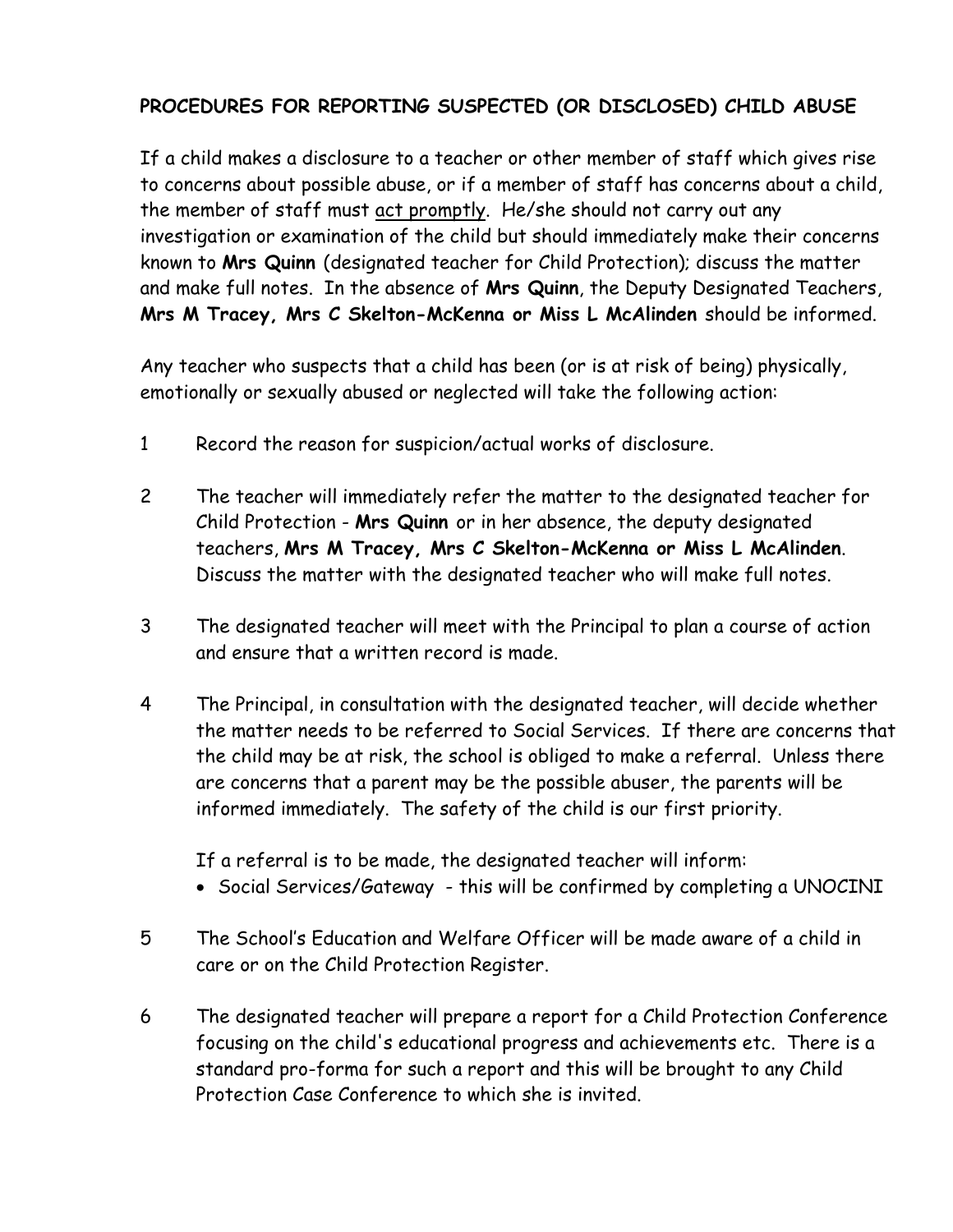- 7 If the information about possible abuse by someone outside the school is given to a member of staff by a pupil, whether or not the pupil is the subject of the alleged abuse, the procedures described above apply, except that the parent of the pupil giving the information (unless he/she is the possible abuser) should be involved at the earliest stage.
- 8 A complaint made against a member of the Board of Governors or a person working in the school in a voluntary capacity, will be treated in the same manner as complaints against a person who is not on the school's staff and the above procedures will be followed.
- 9 If a complaint about possible abuse is made against a member of staff, the Principal (or designated teacher if she is not available) must be informed immediately.

The above procedures will apply (unless the Complaint is about the designated teacher). When the matter is referred to Social Services the member of Staff will be removed from duties involving direct contact with pupils. The Chairperson of the Board of Governors will be informed immediately.

If a complaint is made against the Principal, the designated teacher or the deputy, if she is not available, must be informed immediately. She will inform the Chairperson of the Board of Governors and together ensure that the necessary action is taken.

Information given to members of staff about possible child abuse cannot be held 'in confidence'. In the interests of the child, staff may need to share this information with other professionals. However only those who need to know will be told.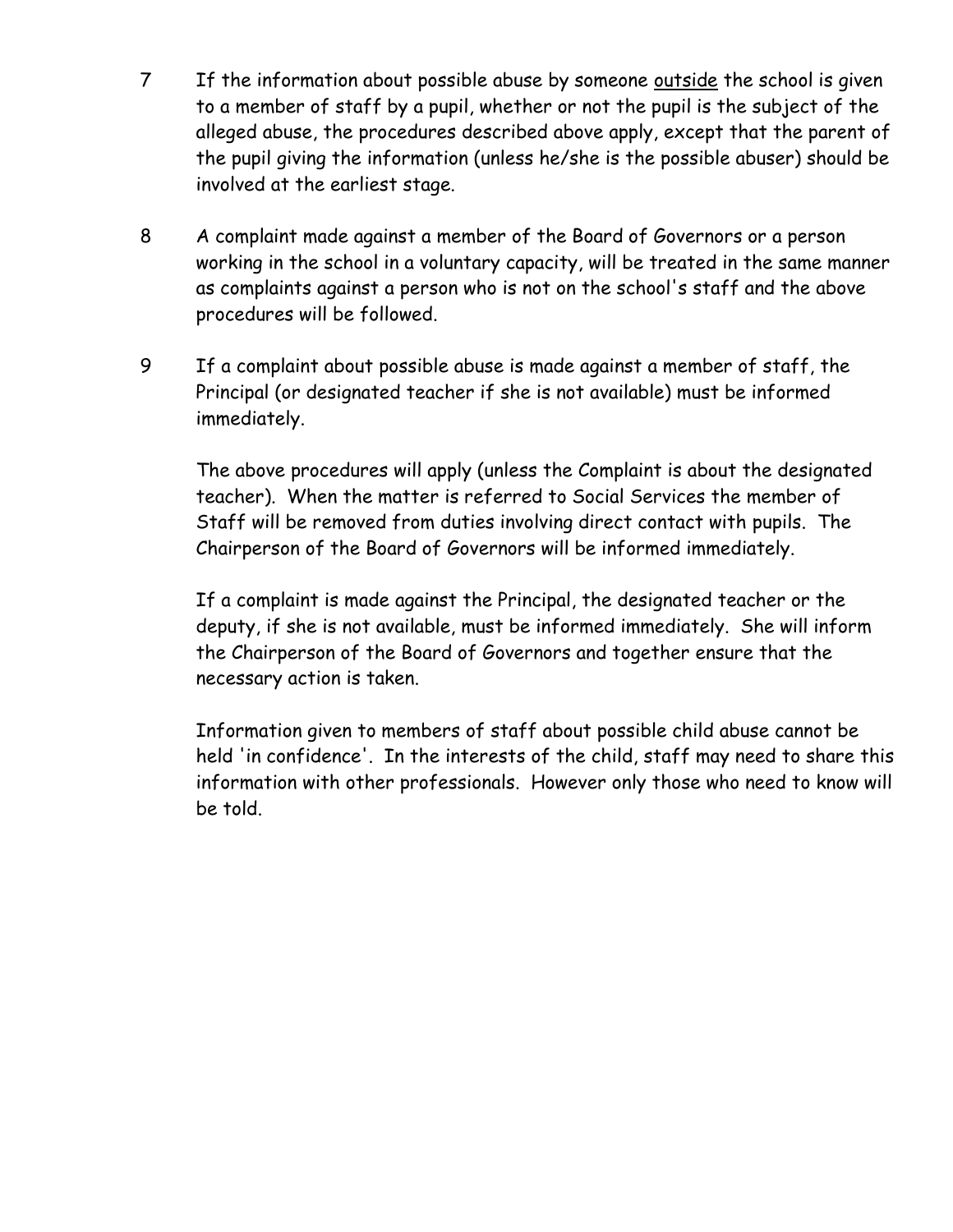A member of staff completes CP Incident Report Form and discusses concerns with Mrs M Quinn (DT) or in her absence, Mrs I Russell, Mrs M Tracey, Mrs C Skelton-Mc Kenna or Miss L McAlinden (DDT)

Mrs M Quinn will consult Mrs I Russell (Principal) or other relevant staff before deciding upon action to be taken, always taking care to avoid undue delay. If required advice may be sought from a CPSSS officer.

#### **Child Protection referral is required (UNOCINI)**

Mrs M Quinn will seek consent of the parent/carer and/or the child (if they are competent to give this) unless this would place the child at risk of significant harm then telephone Children's Services Gateway Team and/or the PSNI if a child is at immediate risk. Mrs Quinn will submit a UNOCINI

referral within 24

Mrs M Quinn (DT) clarifies/discusse s concern with child/parent/care rs and decides if a child protection referral is or is not required

**Child Protection referral is not required**

Holy Trinity College may consider other options including monitoring the situation within an agreed timescale; signposting or referring the child/parent/carers to appropriate support services such as Children's Services Gateway Team or local Family Support Hub with parental consent, and child/young person's consent (where appropriate)

Where appropriate the member of staff reporting the concern will be informed as to the action taken. Mrs M Quinn will maintain a written record of all decisions and actions taken and ensure that this record is appropriately and securely stored.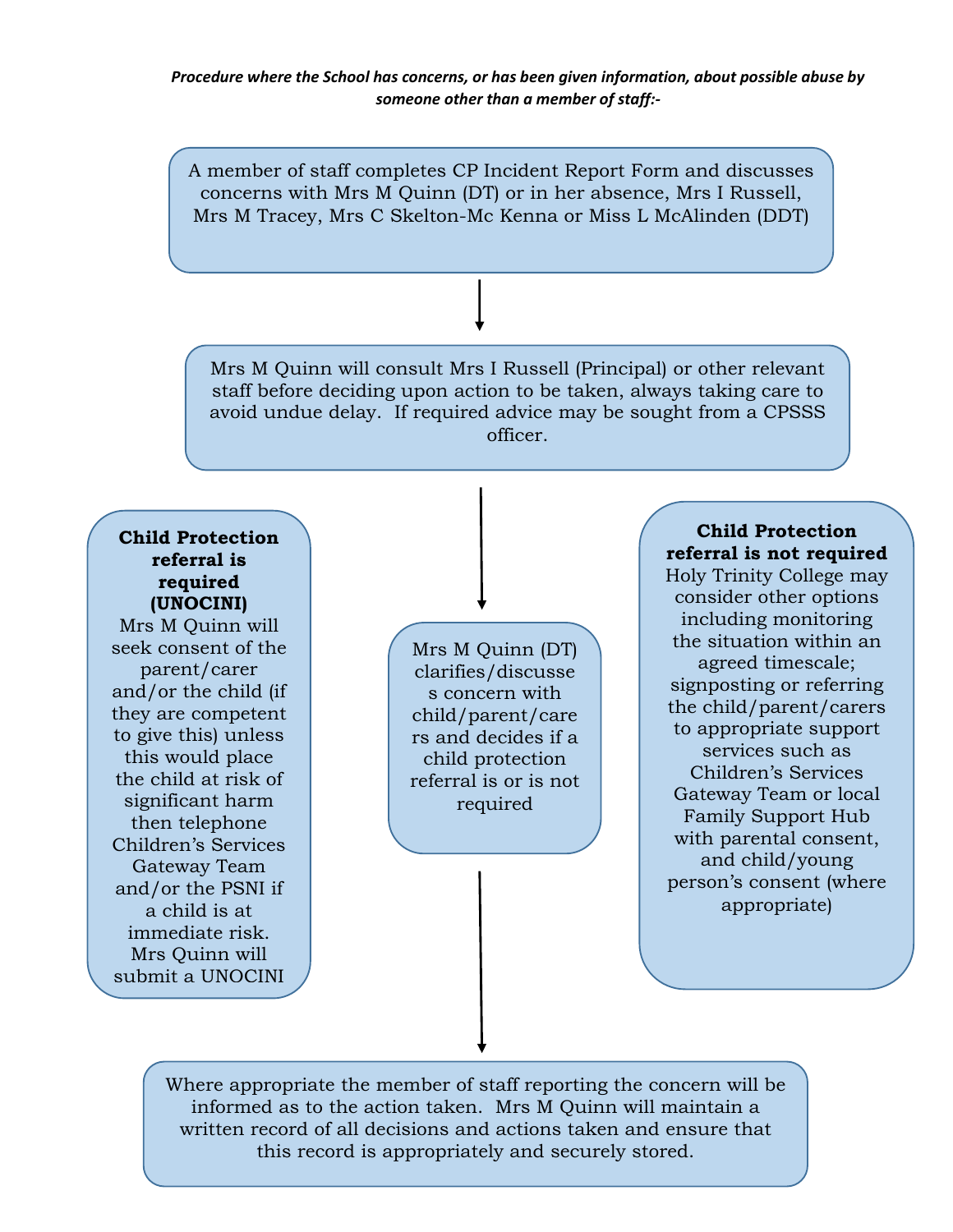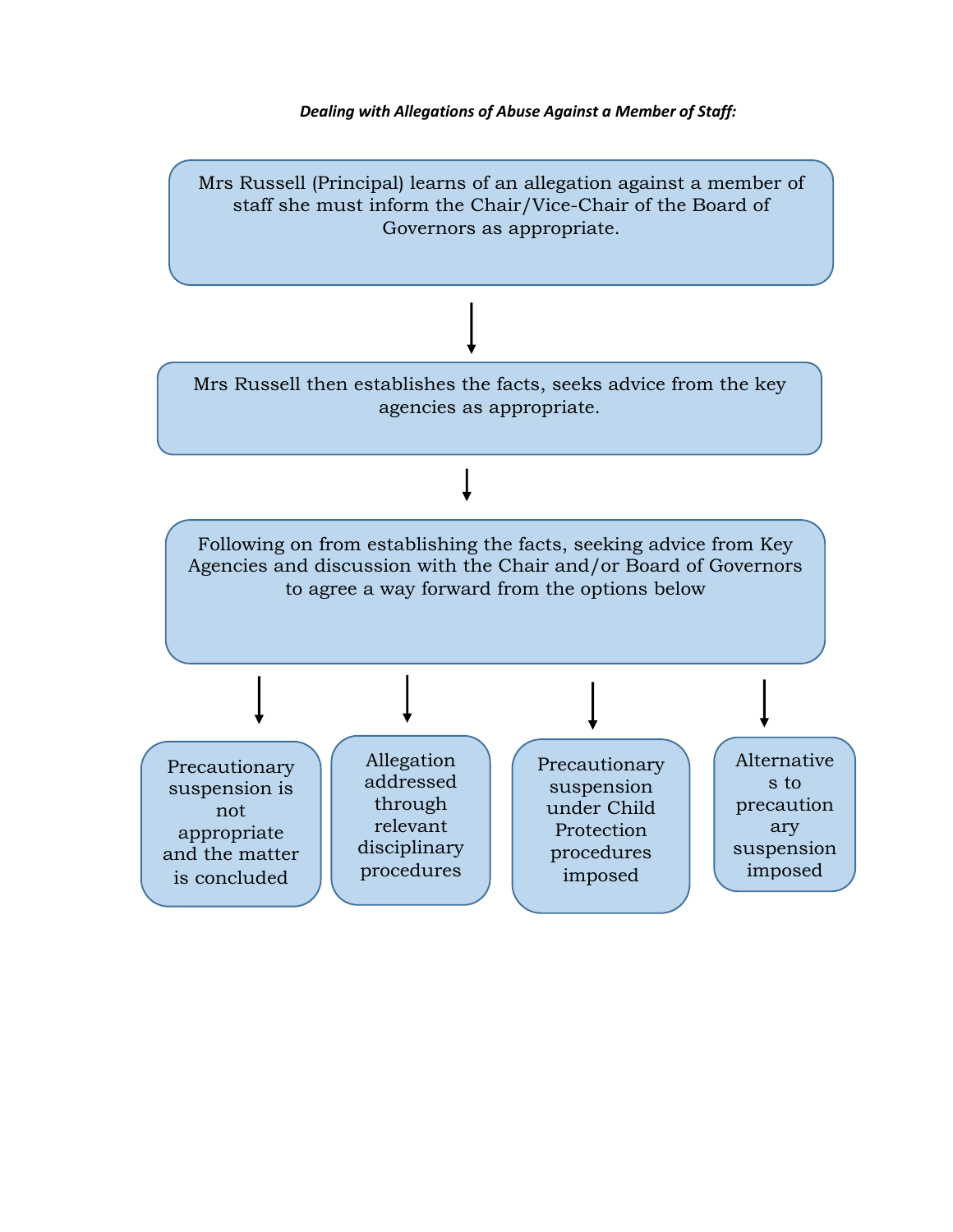#### **RECORD KEEPING**

All records, information and confidential notes are kept in separate files in a locked cupboard. These are separate from any other file which is held on a young person. Only designated personnel on the safeguarding team have access to this.

Where an allegation of a child protection nature is made against a member of staff and is pursued either as a form referral, or under the school's disciplinary procedures, a summary is entered on a Record of Child Abuse Complaints. This will be made available to the Board of Governors.

#### **MONITORING and EVALUATION**

The Safeguarding Team at Holy Trinity College will update this policy and procedures in line with further guidance and legislation from DE and will be reviewed annually. The Board of Governors will be informed on a regular basis of safeguarding issues and the policy's implementation, through reports from the Designated Teacher.

#### **THE PREVENTATIVE CURRICULUM**

The statutory PD programme at Holy Trinity College addresses pupils' emotional wellbeing, health and safety, relationships and develops their moral thinking and value systems. The programme also offers a medium to explore sensitive issues with children and young people in an age-appropriate way, which helps them to develop appropriate protective behaviours.

As part of our PD Programme, the Relationships and Sexuality Education (RSE) Policy, addresses sensitive issues such as sexual orientation and domestic abuse. Other issues are addressed in LLW and RE syllabi. Outside agencies are also used to enhance the PD Programme such as Love4Life, Womens' Aid, Action Mental Health, Mood Matters, PSNI, NEXUS etc…..

| Signed |  |
|--------|--|
|        |  |

Chairman of the Board of Governors

Reviewed June 2019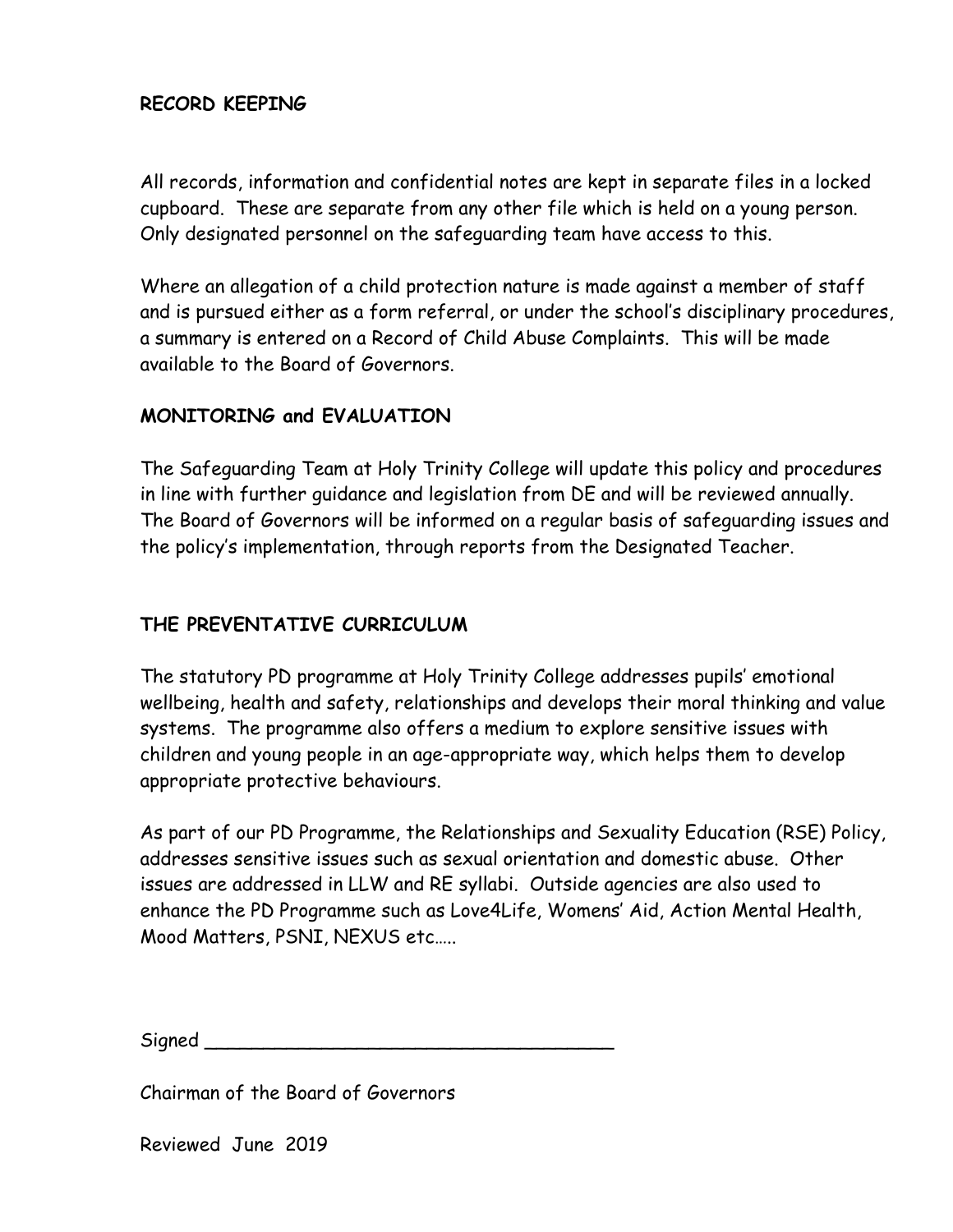## **CODE OF CONDUCT FOR STAFF, TEACHING AND NON-TEACHING**

At Holy Trinity College, we are aware that we must safeguard and promote the welfare of the pupils in our charge. All staff have a responsibility to:-

- Safeguard and promote the welfare of children and young people in our school
- Remember that any staff member who has contact with children and young people in our school is in a position of trust and must act appropriately
- Ensure they act professionally at all times
- Promote the safest learning and working environments for the children in our care.

It is the responsibility of the School Governors to ensure that all Staff are clear about the standards of behaviour expected of them.

Members of Staff should reflect on every aspect of their conduct with children which may give rise to perceptions or allegations of this form of abuse.

A code of conduct for staff, teaching and non-teaching, in their contact with pupils has been drawn up and agreed through Teachers' Negotiating Machinery and is attached to this document.

Adherence to this Code will reduce the risk of allegations being made.

## **CHILD PROTECTION – GUIDELINES FOR STAFF**

**Members of staff have a duty to safeguard and promote the welfare of the pupils in their charge. Implicit in this is the assumption that the conduct of members of staff towards pupils must be above reproach.**

#### **Choice and use of teaching materials**

When using teaching materials of a sensitive nature, teachers should:

- $\cdot$  be aware of the danger that their application, either by pupils or by their teacher, might after the event be criticised.
- · consult parents and the Board of Governors in connection with the use of sensitive materials in certain curricular programmes i.e. Sex Education Programmes.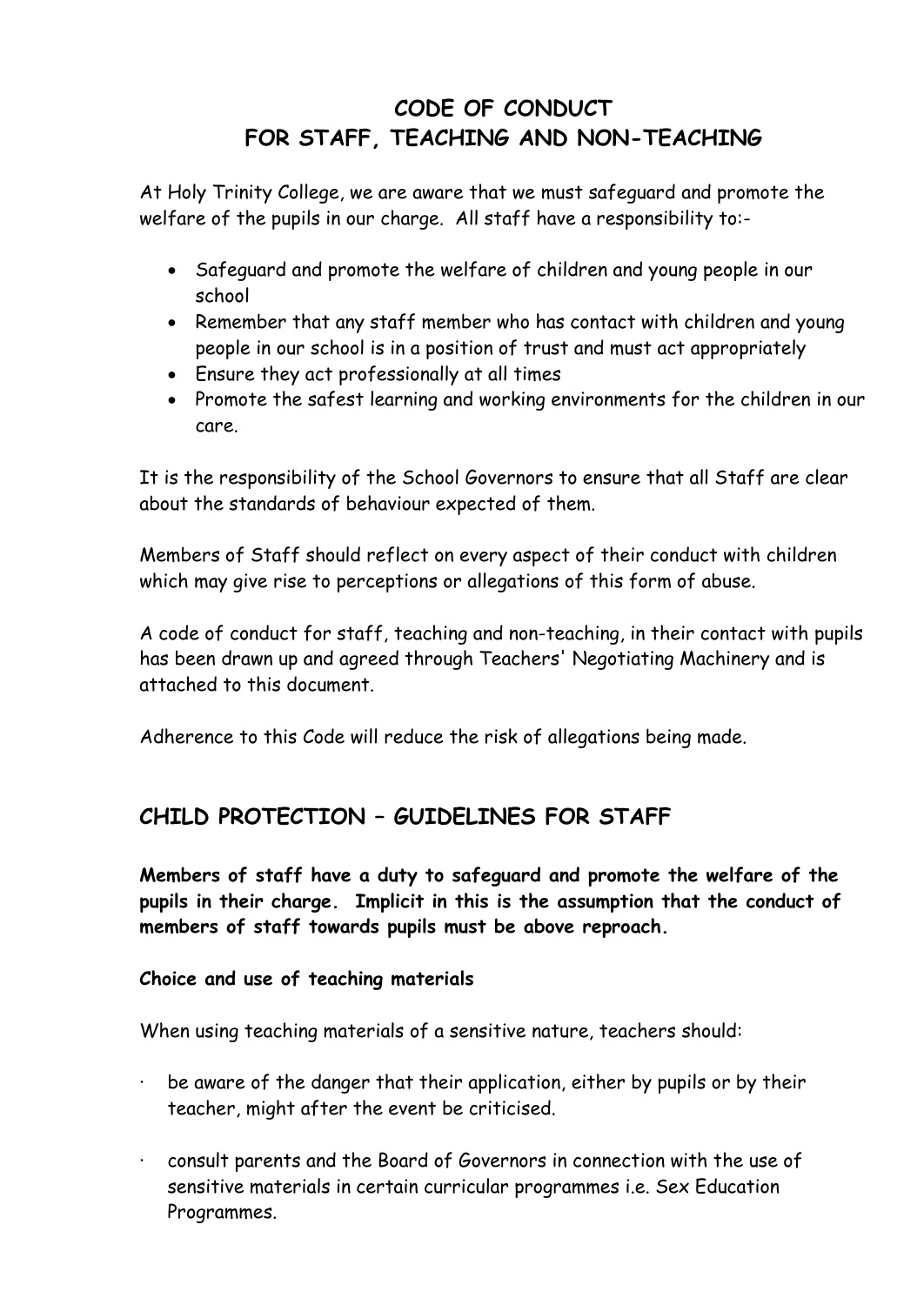· ensure that the teaching of such programmes should also take place within a caring moral context.

#### **Relationships and Attitudes**

Members of staff should ensure that relationships with pupils are appropriate to the age and gender of the pupils, and take care that their conduct does not give rise to comment or speculation. Attitudes, demeanour and language all require care and thought, particularly when teachers of either sex are dealing with adolescent boys and girls.

#### **Physical contact with pupils**

- Members of staff are advised not to make unnecessary physical contact with pupils.
- . Some staff are likely to come into physical contact with pupils from time to time in the course of the teaching day eg. In Science using equipment, In PE demonstrating a particular movement or in Home Ec/Art demonstrating cooking or artistic techniques etc… Staff should be aware of the limits within which such contact should properly take place and of the possibility of such contact being misinterpreted by a pupil.
- · In the case of emergencies, or faced with a distressed child, staff should not feel inhibited from physical comforting and reassurance. (As a caring parent would provide)

#### **Private meetings with pupils**

Staff should be aware of the dangers which may arise from private interviews with individual pupils. There will be occasions when confidential interviews must take place, but staff are asked to be mindful of the following:

- As far as possible, staff should conduct interviews with pupils in a room with visual access, or with the door open.
- · Ensure that another adult knows that the interview is taking place.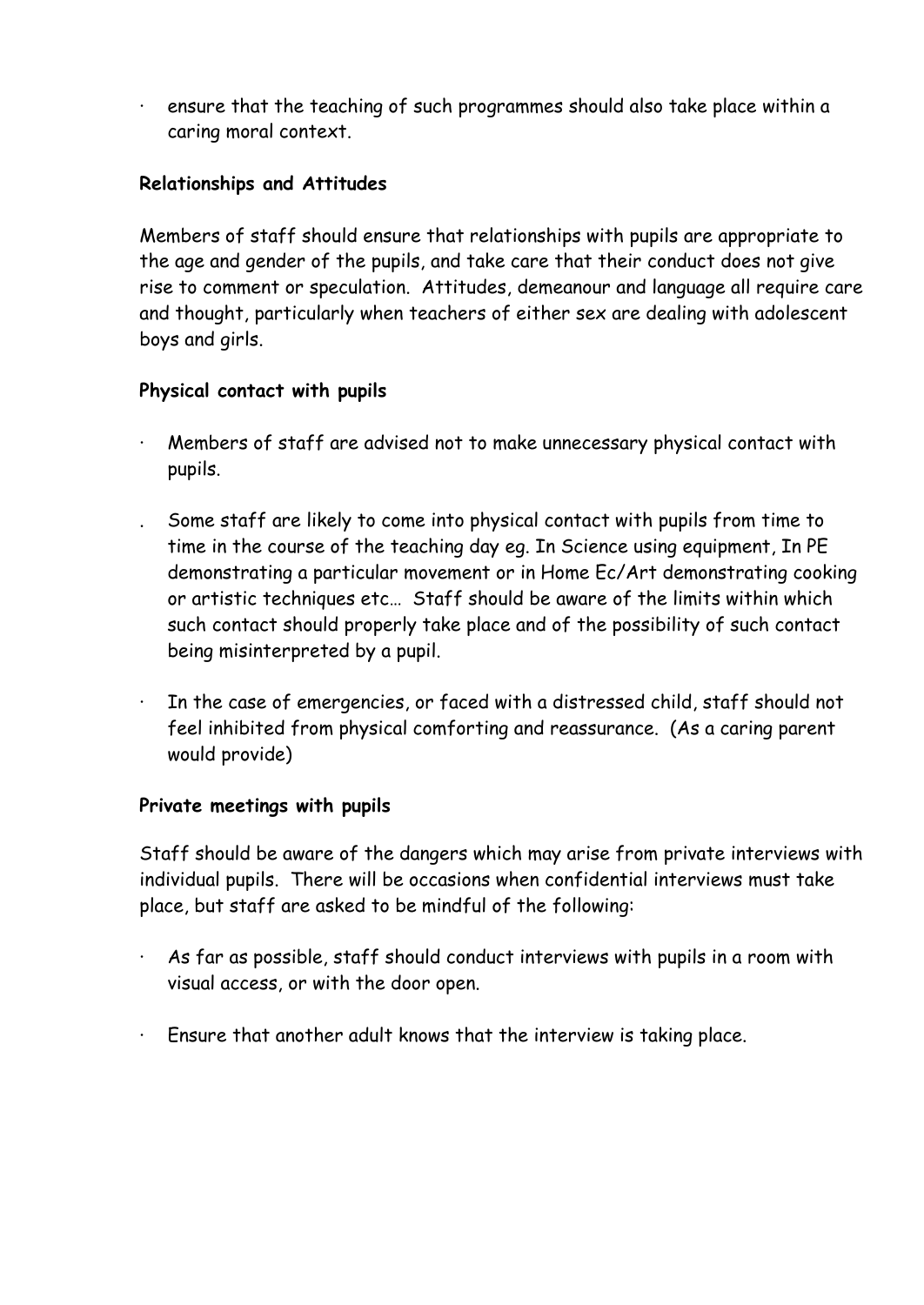#### **The use of reasonable force**

- Reasonable force may be used to prevent a pupil from:
	- a) committing an offence;
	- b) causing personal injury to, or damage to the property of, any person

#### **What is reasonable force?**

- · The **use of force** may be regarded as reasonable only if circumstances warrant it. If a situation can be resolved without force, then physical force cannot be justified.
- · The **degree of force** must be the minimum needed and may involve:
	- a) standing between pupils
	- b) blocking a pupil's path
	- c) holding
	- d) pushing
	- e) pulling
	- f) leading a pupil by the arm
- · Staff should never act in a way that might cause injury, for example by:
	- a) holding a pupil round the neck or collar;
	- b) slapping, punching, kicking;
	- c) throwing an object at a pupil;
	- d) twisting limbs;
	- e) tripping up a pupil;
	- f) holding a pupil by the hair or ear.
- · It is extremely important to record in a detailed written report where reasonable force is used.

#### **Sanctions**

- · Do not isolate a pupil in a store without visual access. If you wish to remove a pupil from your class on a temporary basis, make arrangements with another teacher to take the pupil.
- · Always ensure that the pupil has an adequate amount of appropriate challenging work.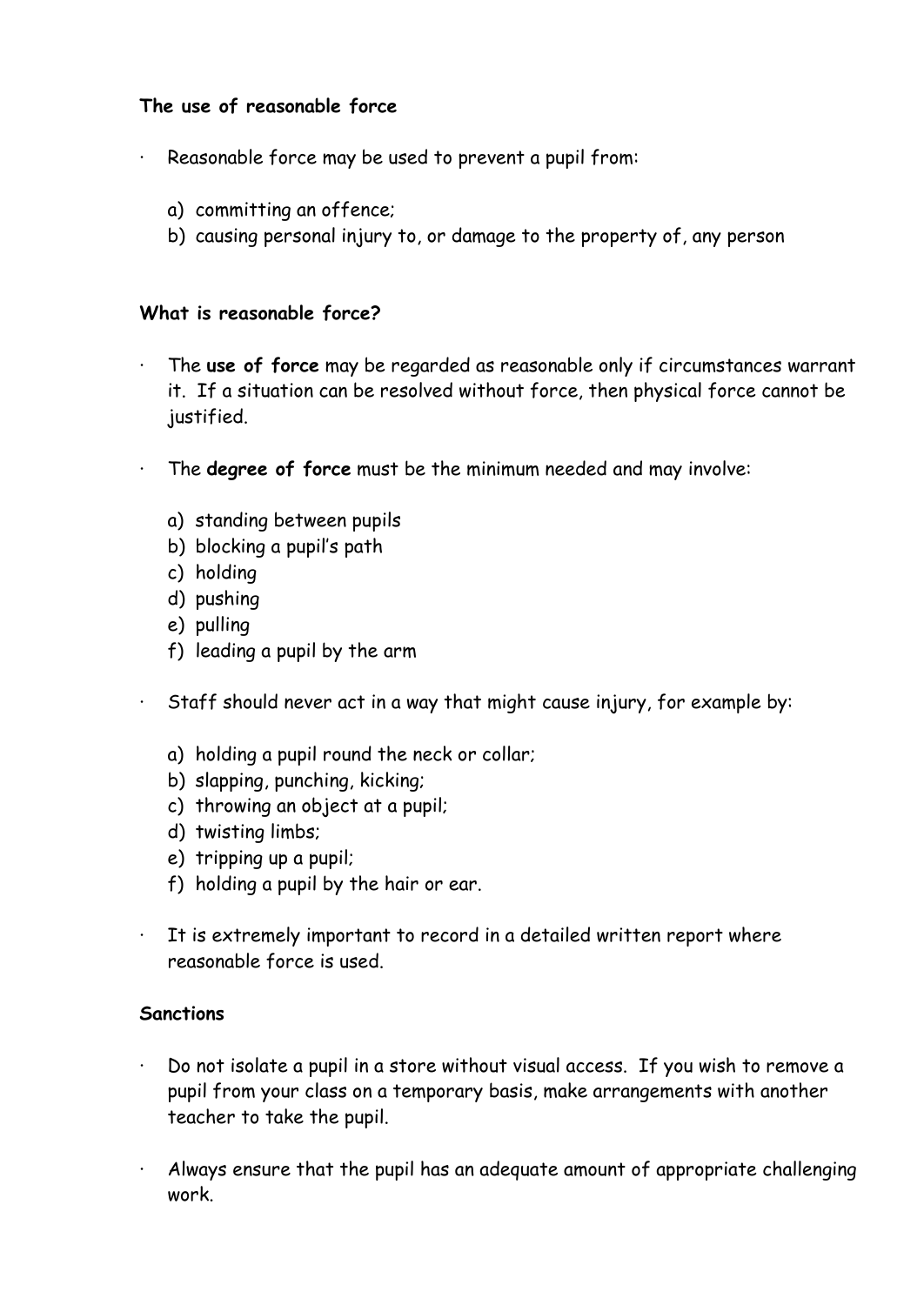#### **Pupil Development**

All staff must comply with school policies and procedures that support the wellbeing and development of pupils. All staff must co-operate and collaborate with colleagues and with external agencies where necessary to support the development of pupils.

#### **Honesty and Integrity**

All staff must maintain high standards of honesty and integrity in their work. This includes the handling and claiming of money and use of the school property and facilities.

Gifts from suppliers or associates of the school must be declared to the Principal with the exception of 'one-off' token gifts from students or parents. Personal gifts from individual members of staff to students are inappropriate and could be misrepresented and may lead to disciplinary action.

#### **Conduct Outside of Work**

All staff must not engage in conduct outside work which could seriously damage the reputation and standing of the school or the staff own reputation or the reputation of other members of the school community.

In particular, criminal offences that involve violence, possession or use of illegal drugs or sexual misconduct are to be regarded as unacceptable.

Staff may undertake work outside school, either pair or voluntary, provided that it does not conflict with the interests of the school. It should not contravene the working time regulations or affect an individual's work performance in the school. Staff should seek advice from the Principal when considering work outside of school.

#### **E-Safety and Using the Internet**

Staff must exercise caution when using IT and be aware of the risks to themselves and others. Regard should be given to the schools' E-safety and ICT Acceptable Use Policy at all times both inside and outside of work.

Staff and volunteers must not engage in inappropriate use of social network sites which may bring themselves, the school, school community or employer into disrepute. Staff should ensure they adopt suitably high security settings on any personal profiles they may have.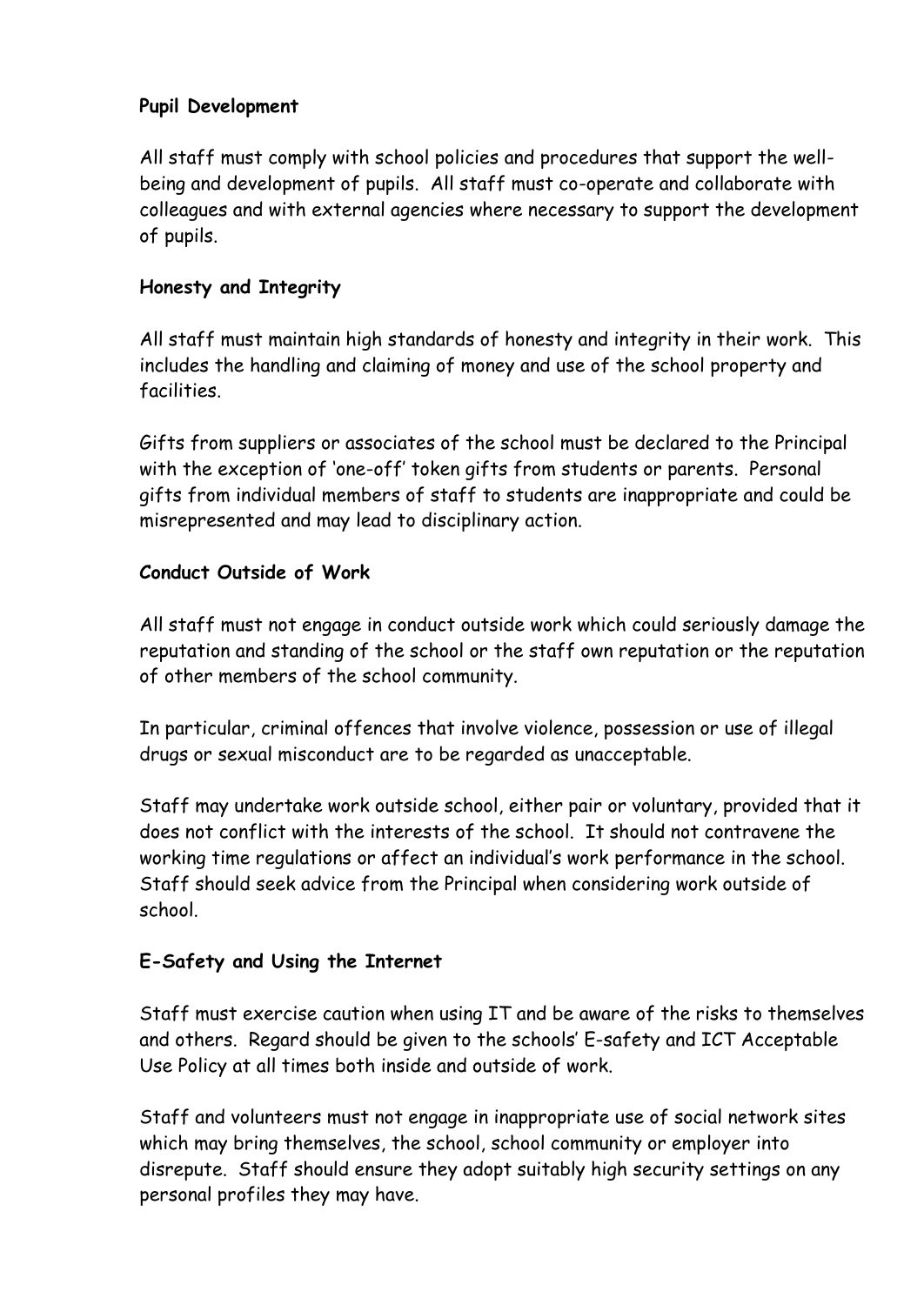Staff should exercise caution in their use of all social media or any other web based presence that they may have, including: videos, photographs etc.. and views expressed either directly or by 'liking' certain pages or posts established by others. This may also include the use of dating websites where staff could encounter students either with their own profile or acting covertly.

Contact with students must be via school authorised mechanisms. At no time should personal telephone numbers, email addresses or communication routes via personal accounts on social media platforms be used to communicate with students.

If contacted by a student by an inappropriate route, staff should report the contact to the Principal immediately.

Photos/video footage of students should only be taken using school equipment for purposes authorised by the school. Any such use should always be transparent and only occur where parental consent has been given. The resultant files from such recording or taking of photographs must be retained and destroyed in the appropriate manner.

#### **Confidentiality**

Staff may have access to confidential information about students and in some circumstances staff may be given additional highly sensitive or private information. Staff should never use confidential or personal information about a student for their own, or others' advantage. Information must never be used to intimidate, humiliate or embarrass the student.

Confidential information about students should never be used casually in conversation or shared with any person other than on a 'need to know' basis. There are some circumstances in which a member of staff may be expected to share information about a student eg. Alleged or suspected abuse. In such cases, staff have a duty to pass information on without delay and only to the Designated Teacher.

Staff must be aware that it is important to listen to and support students but they must no promise confidentiality or request students to do the same under any circumstances.

#### **Dress and Appearance**

All staff must dress in a manner that is appropriate to a professional role and promoting a professional image. Staff should dress in a manner that is not offensive, revealing, political, contentious or sexually provocative.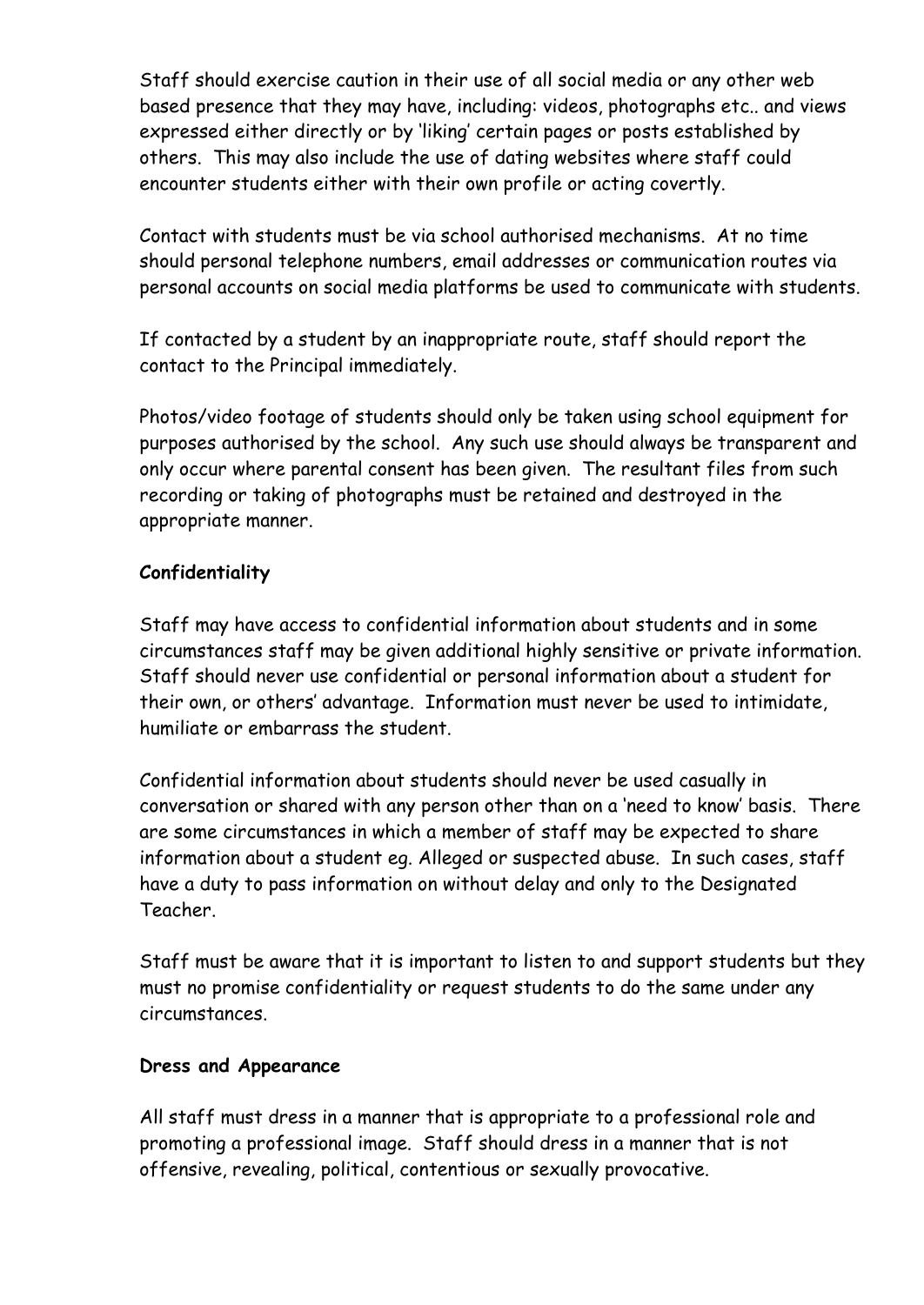# **Disciplinary Action**

Staff should be aware that a failure to comply with this Code of Conduct could result in disciplinary action including but not limited to dismissal

Reviewed – June 2019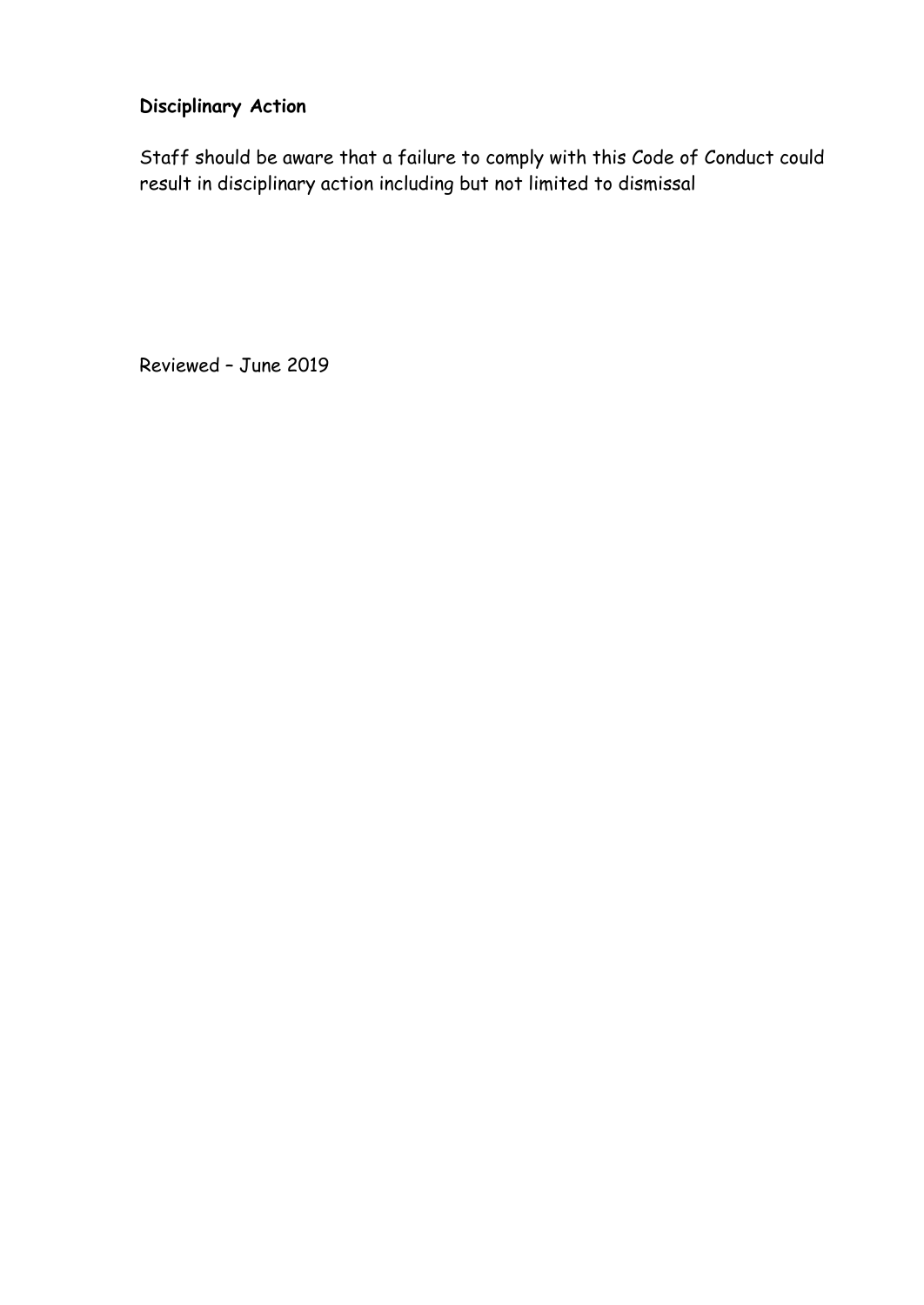# **CHILD PROTECTION**



#### **POLICY STATEMENT**

At Holy Trinity College we have a primary responsibility for the care, welfare and safety of the pupils in our charge and we will carry out this duty through our policy which aims to provide a caring, supportive and safe environment. A copy of our Safeguarding and Child Protection Policy is available to download from [www.holytrinitycollege.org](http://www.holytrinitycollege.org/)

# **If you have a concern, what do you do?**



- **I am worried that something is happening to me or someone I know and I need help**
- **I can talk to my Form Teacher, Head of Year, Pastoral Support Officer or Head of Key Stage**
- **I can talk to the DT/DDT Mrs Quinn, Mrs Skelton-McKenna, Mrs Tracey or Miss McAlinden**
- **I can talk to Mrs Russell the Principal**

**How can parents/guardians get help?**

- **I have a concern about my child's safety**
- **I can talk to the Form Teacher/Head of Year/Head of School/Pastoral Support Officer**
- **If I am still concerned I can talk to the DT/DDT Mrs Quinn or Mrs Skelton-McKenna/Mrs Tracey/Miss McAlinden**
- **If I am still concerned I can talk to the Principal Mrs Russell**
- **If I am concerned I can talk/write to the Board of Governors**
- **If still concerned I can contact NI Public Services Ombudsman on 0800 343 424**
- **At any time I can talk to local Children's Services Gateway Team on 79 65 1020 or the PSNI Central Referral Unit on 028 9025 9299**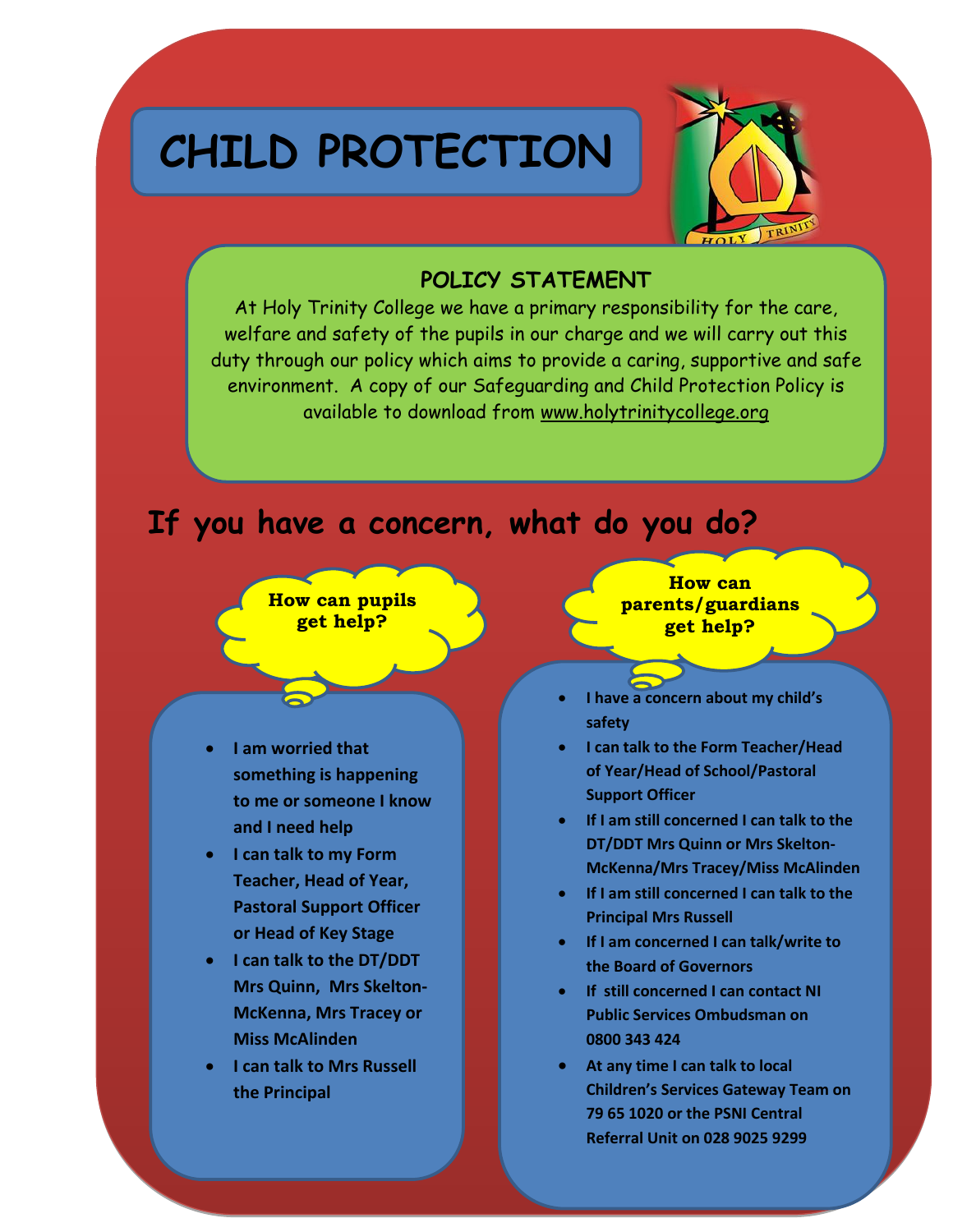#### **CHILD PROTECTION CONTACT DETAILS**

Child Protection Support Service for Schools [Kathryn Anderson/Jennifer McCann] Tullygally Primary School 21 Meadownbrook Road Lurgan BT65 5AA Tel: 028 – 38 34 1975

Gateway Service – Referrals

Social Services – Cookstown Family Support and Intervention Team (FSIT) Cookstown Family Centre Westland Road Cookstown

Tel: 028 – 867

NI Childline Tel: 0870 336 2945

NSPCC Child Protection Helpline (24hr free service) Tel: 0800 800 555

Lifeline Tel: 0800 808 808

Zest (self-harm) [zestni@yahoo.co.uk](mailto:zestni@yahoo.co.uk)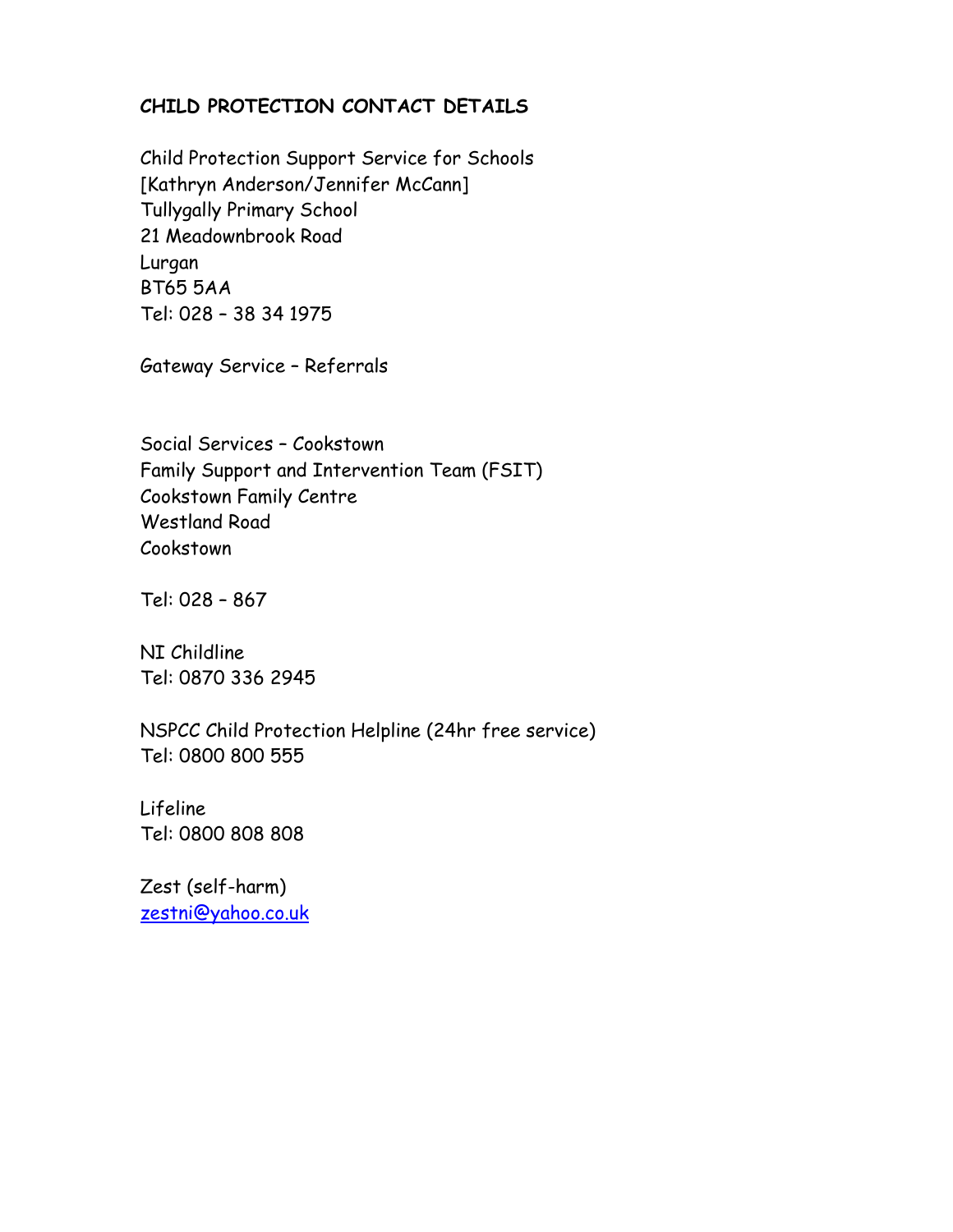#### **INFORMATION TO SUPPORT THIS SAFEGUARDING POLICY**

Children (NI) Order 1995 UN Convention on the Rights of the Child The Education and Libraries (NI) Order 2003 Sexual Offices (NI) Order 2008 Safeguarding Vulnerable Groups (NI) Order 2007 The Safeguarding Board (NI) Act 2011 The Public Services Ombudsman Act (NI) 2016 Addressing Bullying in Schools Act (NI) 2016 Co-operating to Safeguard Children and Young People in NI 2016 Domestic and Sexual Violence and Abuse Strategy 2013-2020 Adult Safeguarding: Prevention and Prevention in Partnership The Family Homes and Domestic Violence (NI) Order 1998 Children's Services Cooperation Act (NI) 2015 Section 75 of the Northern Ireland Act 1998 SBNI Regional Core Child Protection Policy and Procedures 2017 Safeguarding and Child Protection in Schools: A guide for schools 2017

[www.etni.gov.uk/articles/safeguarding](http://www.etni.gov.uk/articles/safeguarding) [www.eani.org.uk/schools/safeguarding-and-child-protection](http://www.eani.org.uk/schools/safeguarding-and-child-protection) [www.safeguardingni.org](http://www.safeguardingni.org/)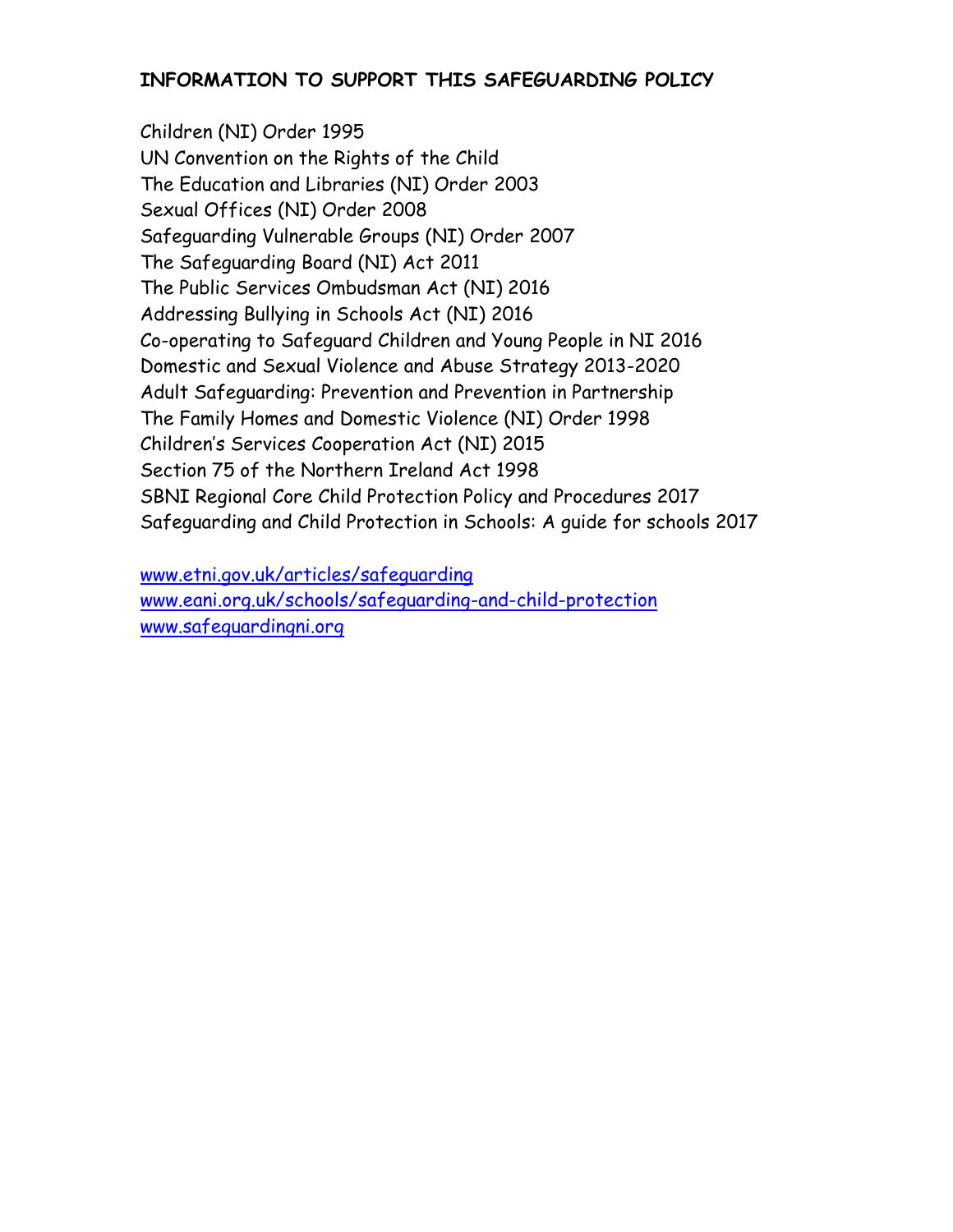

# *CHILD PROTECTION NOTE OF CONCERN*

| $  -$<br>ירחו וח<br>. .<br>--- |  |
|--------------------------------|--|
|--------------------------------|--|

 $\texttt{CAASS:}\_\_\_\_\_\_\_\_\_\_\_\_\\_\_\_\_\_\_\_\_\_ \$ 

| Circumstances of Incident/Disclosure:<br>[in Pastoral Support session, stayed behind class, friends<br>$etc$ ] | Nature and Description of Concern: |  |  |  |  |
|----------------------------------------------------------------------------------------------------------------|------------------------------------|--|--|--|--|
| Parties involved, including witnesses -                                                                        | Action taken at the time:          |  |  |  |  |
| what was said or done and by whom:                                                                             |                                    |  |  |  |  |
| Details of any advice sought, from whom and when:                                                              |                                    |  |  |  |  |
|                                                                                                                |                                    |  |  |  |  |